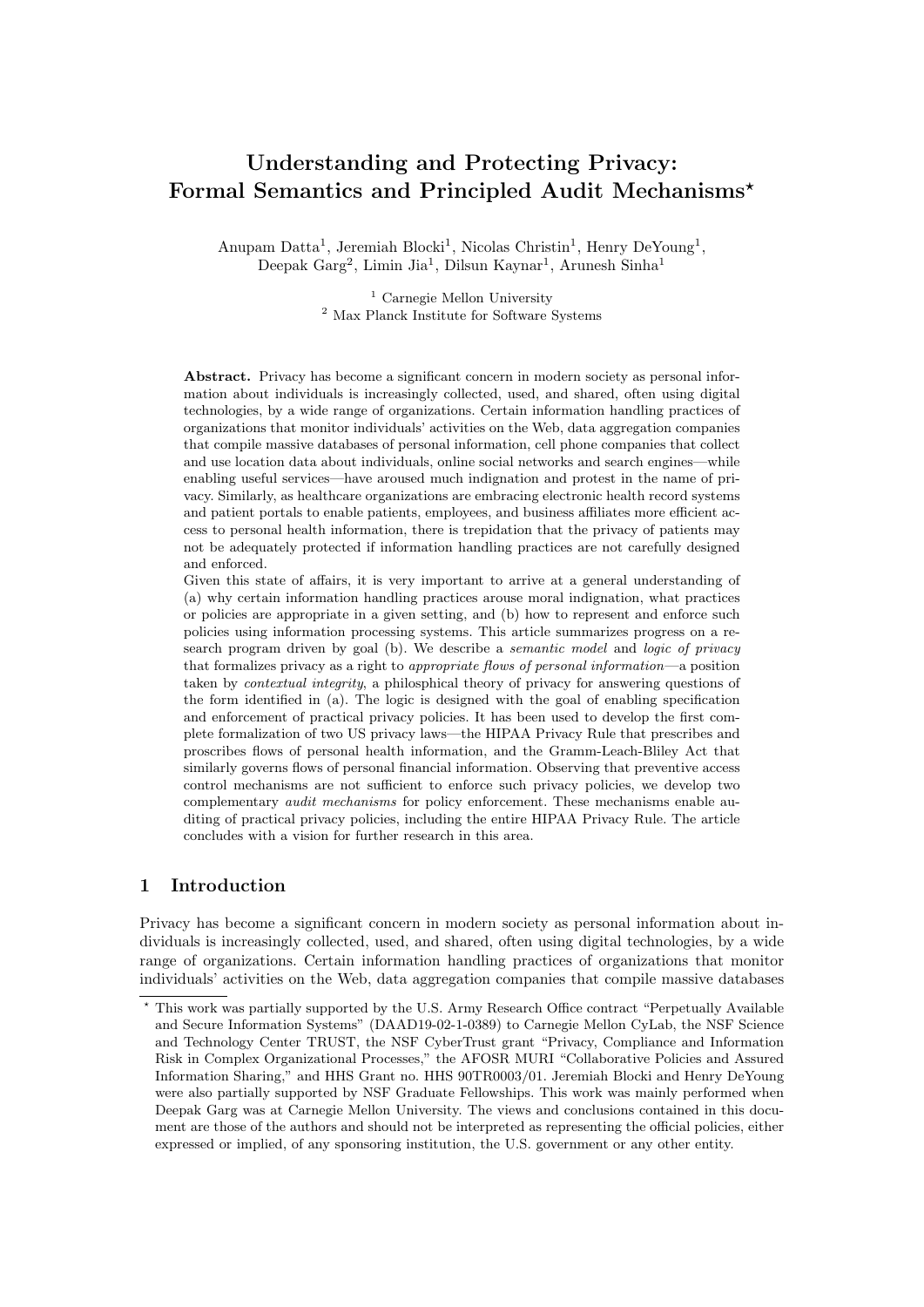of personal information, cell phone companies that collect and use location data about individuals, online social networks and search engines—while enabling useful services—have aroused much indignation and protest in the name of privacy (see, for example, a series of articles in the Wall Street Journal [\[51\]](#page-19-0)). Similarly, as healthcare organizations are embracing electronic health record systems and patient portals to enable patients, employees, and business affiliates more efficient access to personal health information, there is trepidation that the privacy of patients may not be adequately protected if information handling practices are not carefully designed and enforced [\[29,](#page-18-0) [43,](#page-19-1) [49\]](#page-19-2).

Given this state of affairs, it is very important to arrive at a general understanding of (a) why certain information handling practices arouse moral indignation, what practices or policies are appropriate in a given setting, and (b) how to represent and enforce such policies using information processing systems. This article summarizes progress on a research program driven by goal (b)  $[8, 9, 14, 22, 25]$  $[8, 9, 14, 22, 25]$  $[8, 9, 14, 22, 25]$  $[8, 9, 14, 22, 25]$  $[8, 9, 14, 22, 25]$  $[8, 9, 14, 22, 25]$  $[8, 9, 14, 22, 25]$  $[8, 9, 14, 22, 25]$  $[8, 9, 14, 22, 25]$ . The semantic model in this work is informed by *contextual integrity—a* philosphical theory of privacy for answering questions of the form identified in (a) [\[40\]](#page-19-3). Healthcare privacy has been a focus area of application for much of this work and consequently the examples in the paper are drawn from that domain. The article concludes with a vision for further research in this area.

Contextual Integrity The central thesis of contextual integrity is that privacy is a right to appropriate flow of personal information. The building blocks of this theory are social contexts and context-relative informational norms. A context captures the idea that people act and transact in society not simply as individuals in an undifferentiated social world, but as individuals in certain capacities (roles) in distinctive social contexts, such as healthcare, education, friendship and employment. Norms prescribe the flow of personal information in a given context, e.g., in a healthcare context a norm might prescribe flow of personal health information from a patient to a doctor and proscribe flows from the doctor to other parties who are not involved in providing treatment. Norms are a function of the following parameters: the respective roles of the sender, the subject, and the recipient of the information, the type of information, and the principle under which the information is sent to the recipient. Examples of transmission principles include confidentiality (prohibiting agents receiving the information from sharing it with others), reciprocity (requiring bi-directional information flow, e.g., in a friendship context), consent (requiring permission from the information subject before transmission), and notice (informing the information subject that a transmission has occured). When norms are contravened, people experience a violation of privacy. This theory has been used to explain why a number of technology-based systems and practices threaten privacy by violating entrenched informational norms. In addition, it provides a prescriptive method for determining appropriate norms for a context (see  $[40]$ ).

Semantic Model and Logic of Privacy The idea that privacy expectations can be stated using context-relative informational norms is formalized in a semantic model and logic of privacy proposed by the first author and colleagues [\[8\]](#page-17-0) and developed further in our follow-up work [\[22\]](#page-18-1). At a high-level, the model consists of a set of interacting agents in roles who perform actions involving personal information in a given context. For example, Alice (a patient) may send her personal health information to Bob (her doctor). Following the structure of context-relative informational norms, each transmission action is characterized by the roles of the sender, subject, receipient and the type of the information sent. Interactions among agents give rise to traces where each trace is an alternating sequence of states (capturing roles and knowledge of agents) and actions performed by agents that update state (e.g., an agent's knowledge may increase upon receiving a message or his role might change).

Transmission principles prescribe which traces respect privacy and which traces don't. While contextual integrity talks about transmission principles in the abstract, we require a precise logic for expressing them since our goal is to use information processing systems to check for violation of such principles. We were guided by two considerations in designing the logic: (a)  $\emph{expressivity}$  the logic should be able to represent practical privacy policies; and (b) enforceability—it should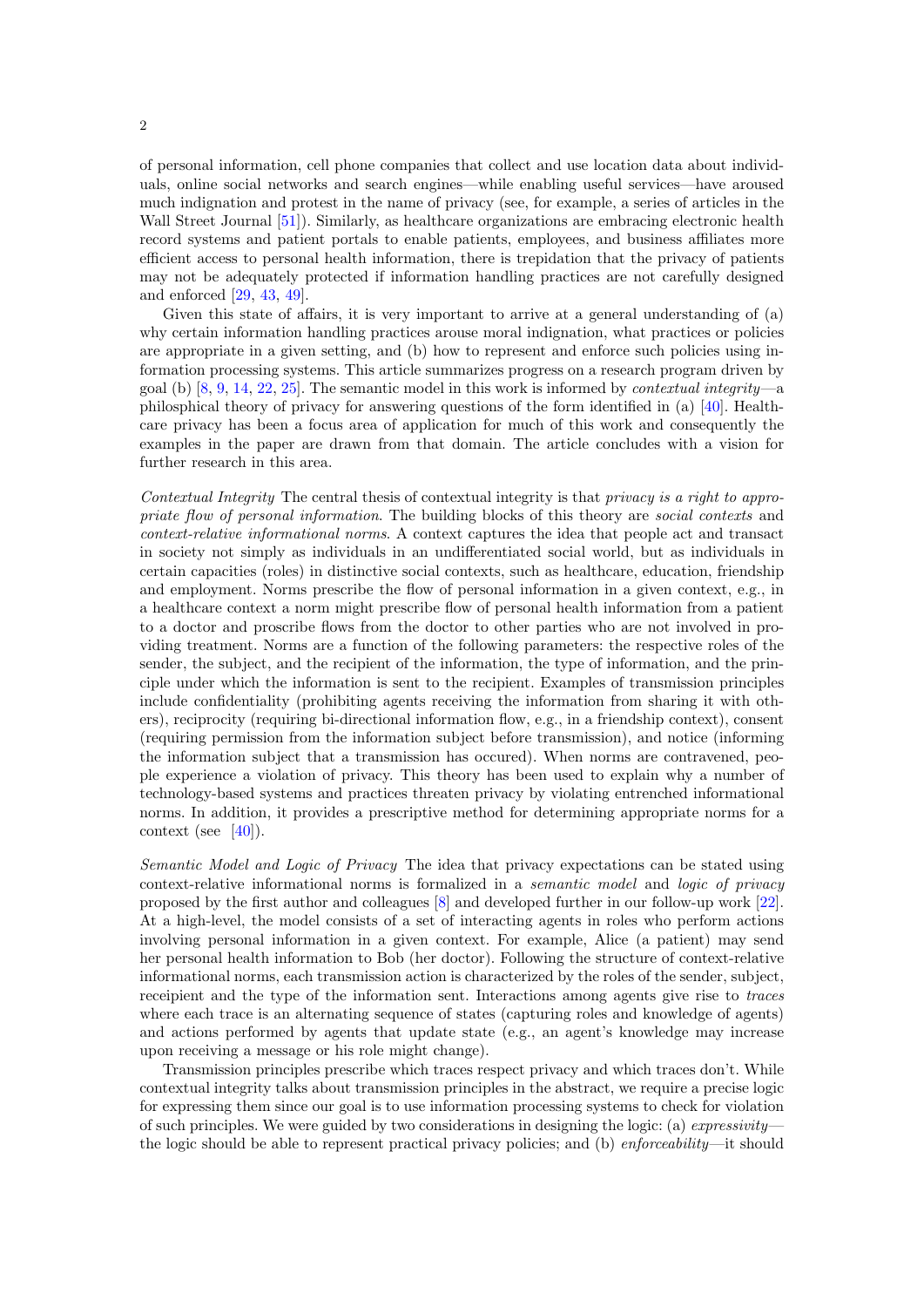be possible to provide automated support for checking whether traces satisfy policies expressed in the logic.

A logic of privacy that meets these goals is presented in our recent work [\[25\]](#page-18-2). We arrive at this enforceable logic by restricting the syntax of the expressive first-order logic we used in our earlier work to develop the first complete formalization of two US privacy laws—the HIPAA Privacy Rule for healthcare organizations and the Gramm-Leach-Bliley Act for financial institutions  $[22]$ <sup>[1](#page-2-0)</sup>. These comprehensive case studies shed light on common concepts that arise in transmission principles in practice—data attributes, dynamic roles, notice and consent (formalized as temporal properties), purposes of uses and disclosures, and principals' beliefs—as well as how individual transmission principles are composed in privacy policies<sup>[2](#page-2-1)</sup>. We discuss these insights in Section [2](#page-3-0) and their formalization in the semantic model and logic in Section [3.](#page-5-0)

Audit Mechanisms for Enforcing Privacy Policies We observe that access control mechanisms are not sufficient for enforcing all privacy policies because at run-time there may not be sufficient information to decide whether certain policy concepts (e.g., future obligations, purposes of uses and disclosures, and principals' beliefs) are satisfied or not. We therefore take the position that audit mechanisms are essential for privacy policy enforcement. The importance of audits has been recognized in the computer security literature. For example, Lampson [\[34\]](#page-18-3) takes the position that audit logs that record relevant evidence during system execution can be used to detect violations of policy, establish accountability and punish the violators. More recently, Weitzner et al. [\[52\]](#page-19-4) also recognize the importance of audit and accountability, and the inadequacy of preventive access control mechanisms as the sole basis for privacy protection in today's open information environment. However, while the principles of access control have been extensively studied, there is comparatively little work on the principles of audit. Our work is aimed at filling this gap. Specifically, we develop two complementary audit mechanisms for policy enforcement.

Our first insight is that incomplete audit logs provide a suitable abstraction to model situations (commonly encountered in practice) in which the log does not contain sufficient information to determine whether a policy is satisfied or violated, e.g., because of the policy concepts alluded to earlier—future obligations, purposes of uses and disclosures, and principals' beliefs. We formalize incomplete logs as partial structures that map each atomic formula to true, false or unknown. We design an algorithm, which we name reduce, to operate iteratively over such incomplete logs that evolve over time. In each iteration, reduce provably checks as much of the policy as possible over the current log and outputs a residual policy that can only be checked when the log is extended with additional information. We implement reduce and use it to check simulated audit logs for compliance with the entire HIPAA Privacy Rule. Our experimental results demonstrate that the algorithm scales to realistic audit logs. These results are summarized in Section [4](#page-9-0) (see [\[25\]](#page-18-2) for details).

Since privacy policies constrain flows of personal information based on subjective conditions (such as beliefs) that may not be mechanically checkable, reduce will output such conditions in the final residual policy leaving them to be checked by other means (e.g., by human auditors). The second audit algorithm, which we name Regret Minimizing Audits (RMA), learns from experience to provide operational guidance to human auditors about the coverage and frequency of auditing such subjective conditions. At a technical level, we formalize periodic audits in adversarial environments as an online learning problem over repeated games of imperfect information. The model takes pragmatic considerations into account, such as the periodic nature of audits, the audit budget and the loss that an organization incurs from privacy violations. RMA is a new regret minimization algorithm for this game model. These results are summarized in Section [5](#page-12-0) (see [\[14\]](#page-17-2) for details).

We conclude in Section [6](#page-16-0) with a discussion of research directions in this area, including support for policy composition and evolution, formalizing seemingly subjective conditions (such

<span id="page-2-0"></span> $1$  This logic, in turn, generalizes the enforceable propositional temporal logic in [\[8\]](#page-17-0).

<span id="page-2-1"></span><sup>&</sup>lt;sup>2</sup> The model and logic supports information use actions in addition to transmission actions, so, strictly speaking, it can express policies that are more general than transmission principles.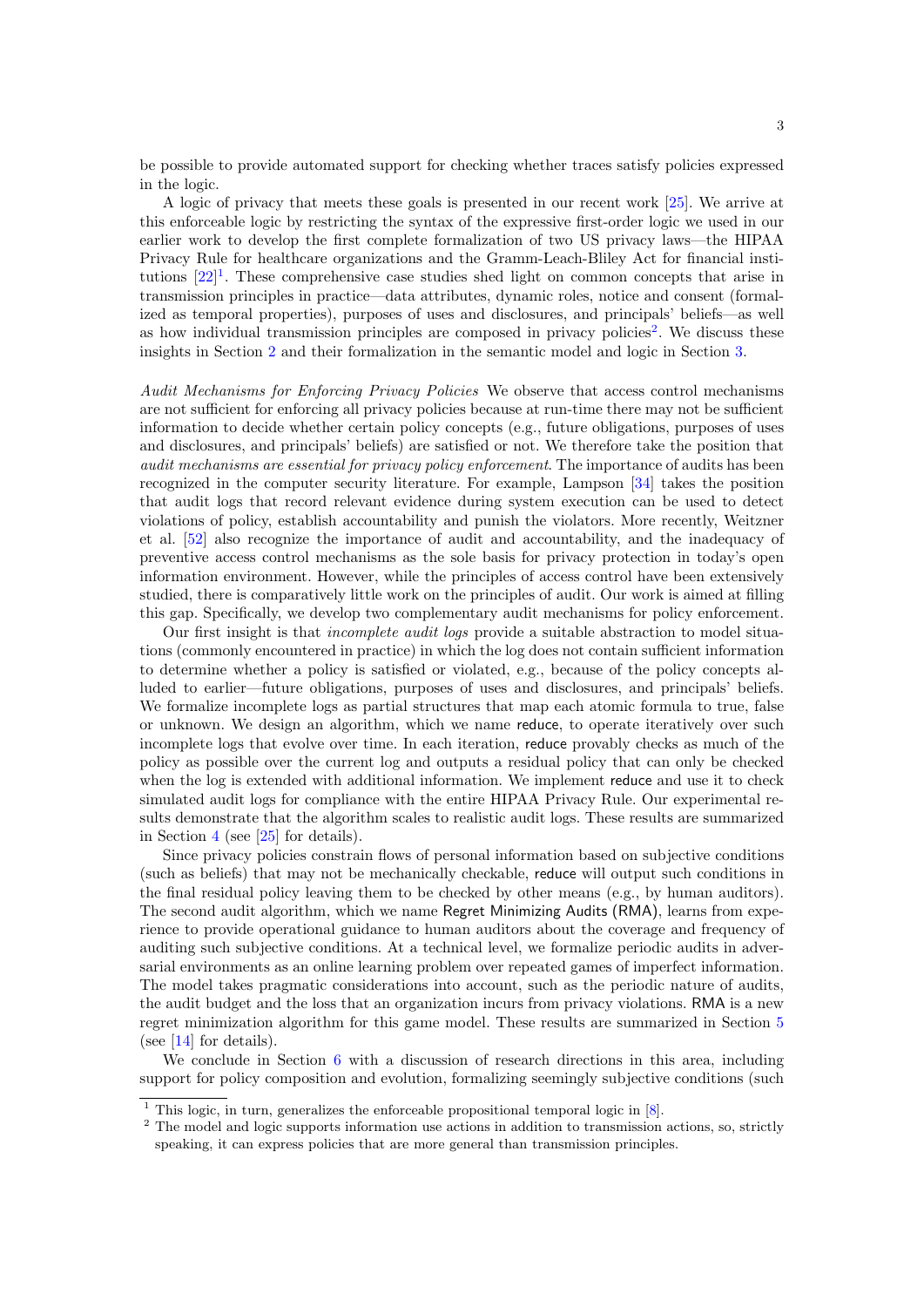as purposes and beliefs), and remaining challenges in the design of audit mechanisms for detecting policy violations, accountability mechanisms for appropriately assigning blame when violations are detected, and incentive mechanisms to deter adversaries from committing violations.

# <span id="page-3-0"></span>2 Concepts in Privacy Policies

Before discussing the formal details of our semantic model, logic of privacy and enforcement mechanisms, we provide an informal overview of the basic concepts in, and the overall structure of, practical privacy policies. Both the concepts and the overall structure are derived from a thorough analysis of all privacy requirements in the U.S. laws HIPAA and GLBA, which was started in [\[8\]](#page-17-0) and completed in [\[22\]](#page-18-1). These concepts are the structure of the privacy laws; abstract data attributes of a transmission; the ability of agents, which we call principals, to dynamically alter the role in which they are active and roles to which they belong; the purpose of a transmission; agents' beliefs about their environment; and temporal conditions for both past provisions and future obligations. This overview simultaneously serves to justify the features of our logic of privacy, PrivacyLFP, which we formally describe in Section [3.](#page-5-0)

#### <span id="page-3-1"></span>2.1 Structure of Privacy Policies

Positive and Negative Norms of Transmission In prior work, the first author and several colleagues applied the framework of contextual integrity to observe that privacy expectations inherent in laws like HIPAA and GLBA can, in general, be stated using context-relative informational norms of two kinds: *positive norms* ("may" conditions) and *negative norms* ("must" conditions) [\[8\]](#page-17-0). A transmission satisfies privacy expectations if any one positive norm and all negative norms applicable to the context of the transmission are satisfied. In subsequent work, several of the present authors demonstrated the entire privacy laws in HIPAA and GLBA can be formalized using this classification [\[22\]](#page-18-1).

Practically, positive norms represent clauses of a law or policy which state that a transmission may occur if a condition is satisfied. For example,  $\S164.506(c)(2)$  of HIPAA is a positive norm since it allows protected health information to be disclosed *if* the disclosure's purpose is treatment:

"A covered entity may disclose protected health information for treatment activities of a health care provider."

In this way, positive norms capture the permitting clauses of a regulation. In general, out of all positive norms of a policy that apply to a disclosure, only one needs to be satisfied to deem the disclosure non-contradictory with the policy.

Negative norms represent policy clauses which state that a transmission may occur only if a condition is satisfied. For example, the core of HIPAA  $\S 164.508(a)(2)$  is a negative norm since it allows disclosure of psychotherapy notes *only if* it is authorized by the patient (modulo a few exceptions):

"A covered entity must obtain an authorization for any use or disclosure of psychotherapy notes, except [. . . ]."

Negative norms capture the denying clauses of a regulation because transmissions that do not satisfy the negative norms' conditions are disallowed. All negative norms of a policy that apply to a disclosure must be satisfied to prevent a violation of the policy when the disclosure occurs.

Exceptions to Norms of Transmission Both positive and negative norms may contain exceptions. For instance, HIPAA  $\S 164.508(a)(2)$  presented above as a negative norm has an exception elided by [. . .] earlier: "use [of the notes] by the originator of the psychotherapy notes for treatment." Taking this clause as a canonical example of a negative norm with an exception, we see that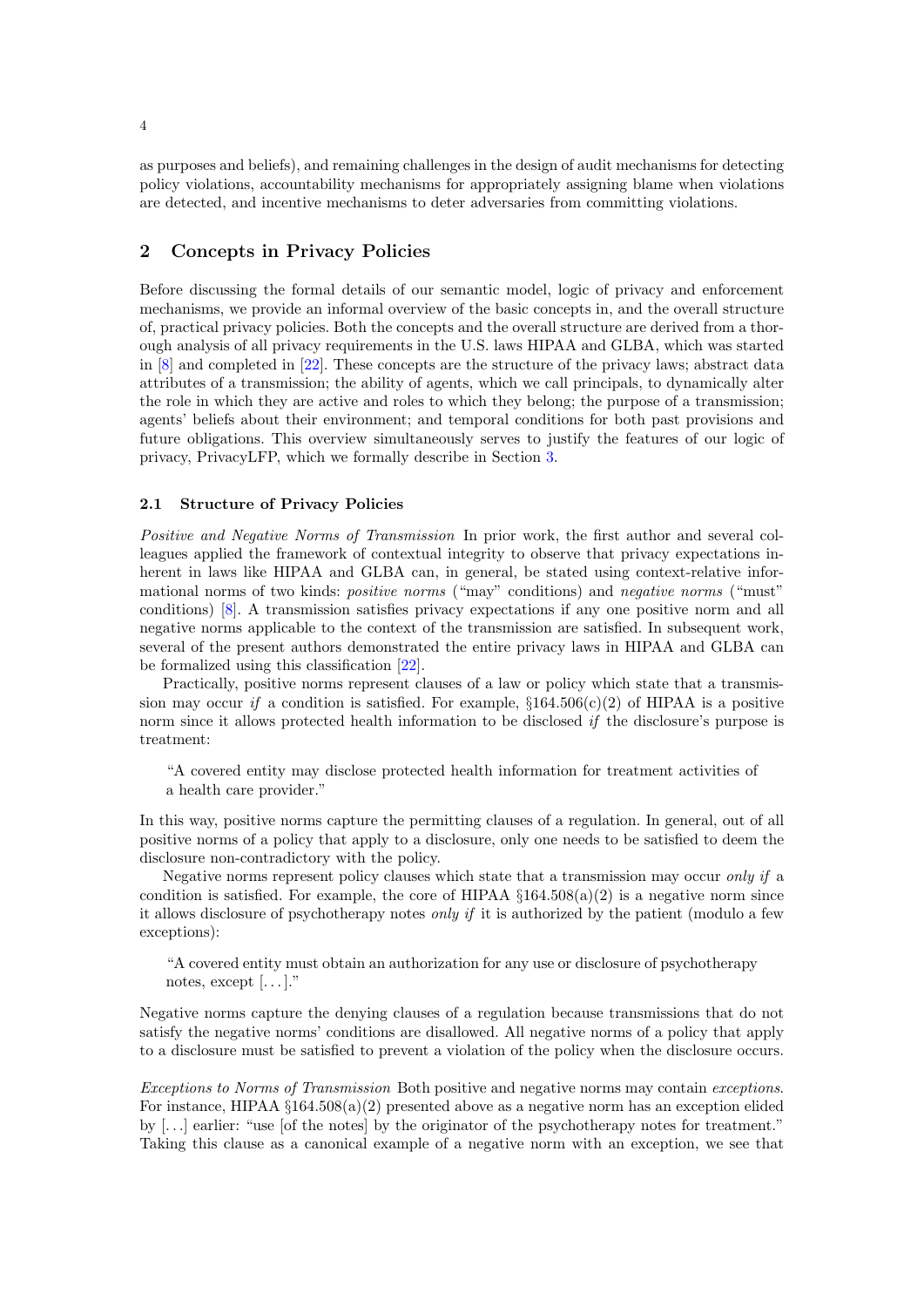exceptions provide a choice: a disclosure satisfies the policy if either there is evidence of the patient's authorization (thereby satisfying the norm's core), or there is evidence that the disclosure is a use by the notes' originator for treatment (thereby satisfying the norm's exception).

Similarly, positive norms can also have exceptions, though they have a different flavor. For example,  $\S164.512(c)(1)$  of HIPAA allows a covered entity to disclose protected health information in reporting cases of abuse or domestic violence, but  $\S 164.512(c)(2)$  makes the exception that such disclosures are allowed only if the covered entity informs the victim of the report. These kind of exceptions simply refine the positive norm to a more specific set of conditions.

#### <span id="page-4-0"></span>2.2 Common Concepts in Privacy Policies

<span id="page-4-1"></span>Data Attributes Practical privacy policies define disclosure norms over abstract attributes of data such as "protected health information" or "psychotherapy notes". These abstract attributes of data often possess a hierarchical structure which the norms must respect. For example, psychotherapy notes are a particular type of protected health information, so every norm that prohibits flows of protected health information should also deny the same flows of psychotherapy notes (unless stated otherwise).

<span id="page-4-2"></span>Dynamic Roles Just as policy norms refer to data attributes, but not to raw data, so also they usually refer to agents by their roles, not by their names. Thus, the legality of a particular disclosure usually depends on the role of the sender and recipient of the disclosure (e.g., a psychiatrist may legally disclose information to a law enforcement official, etc) and not their identities.

The roles held by an agent are not static; instead, they evolve over time. For example, §6803(a) of GLBA suggests that principals may become and cease to be customers of a financial institution, i.e., roles are dynamic:

"At the time of establishing a customer relationship with a consumer and not less than annually during the continuation of such relationship, a financial institution shall provide a clear and conspicuous disclosure to such consumer  $[\ldots]$ , of such financial institution's policies and practices with respect to [disclosing nonpublic personal information]."

Moreover, this norm suggests that roles can be long-standing. The customer relationship is one such typically long-standing role since provisions for annual notices are required. But an agent is not active in the customer role at each moment of the several years during which he is in a customer relationship. Instead, he is variously active in the roles of parent, professor, patient, and, occasionally, customer during those years.

<span id="page-4-3"></span>Past Provisions and Future Obligations Policy norms often refer to events at different points of time; allowing an agent to opt-in or opt-out of disclosures is a common example. For example, GLBA  $\S 6802(b)(1)$  requires a financial institution to allow opt-out:

"A financial institution may not disclose nonpublic personal information to a nonaffiliated third party unless—  $[\dots]$  the consumer is given the opportunity, before the time that such information is initially disclosed, to direct that such information not be disclosed to such third party."

In other words, this norm makes the temporal requirement that, at some past time, the consumer was given the opportunity to opt-out of the disclosure and has not since exercised that opportunity. We use the term provision to refer to such requirements about past events.

Temporal (time-based) relations in privacy policies are not limited to provisions about the past. For example, HIPAA  $\S 164.510(a)(2)$  requires that covered entities provide an opportunity to opt-out of disclosures of directory information, with an exception for cases in which it is not practicable to provide that opportunity (e.g., when a patient is in a coma). However, if this exception is used, then  $\S 164.510(a)(3)(ii)$  demands that: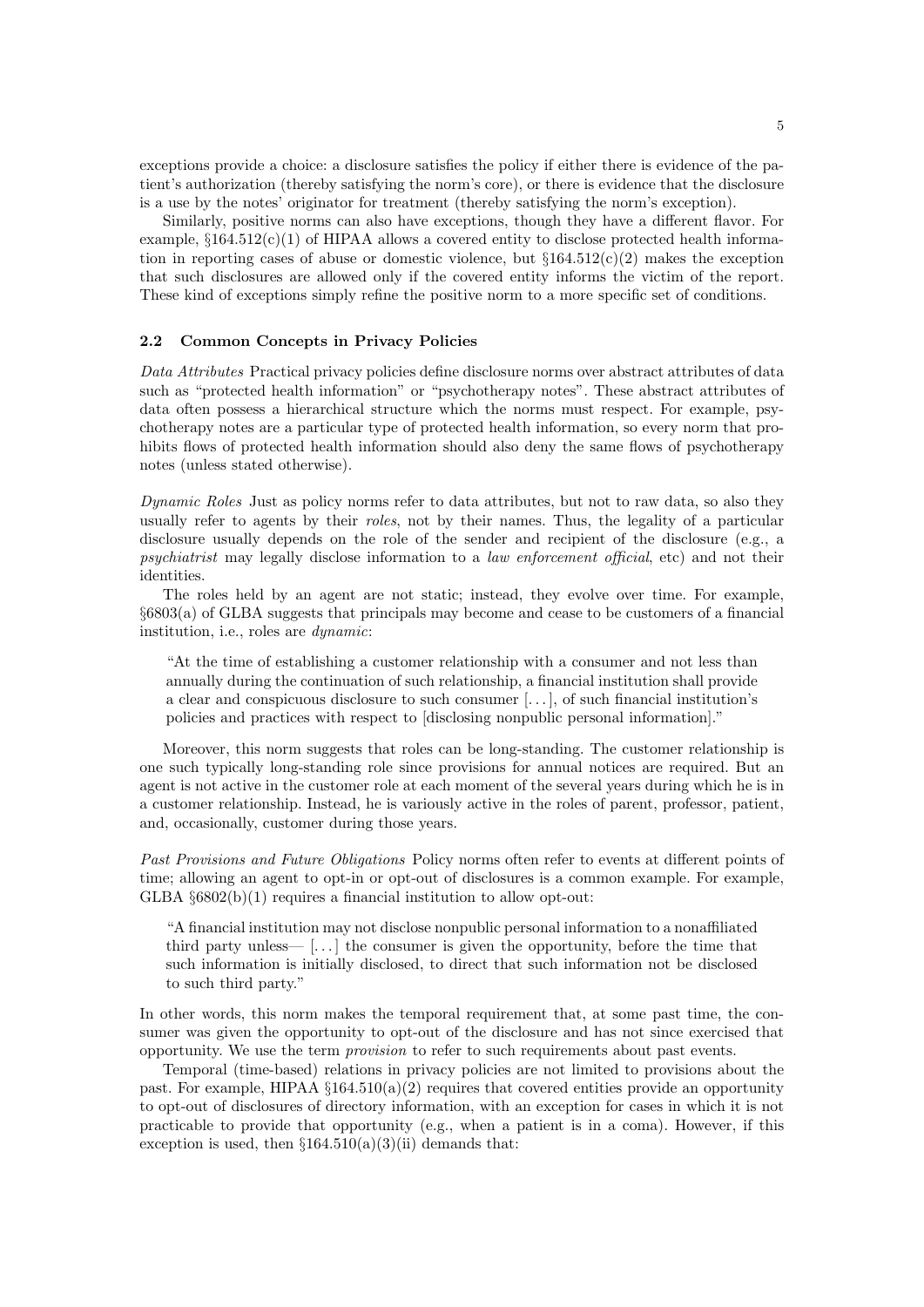"The covered health care provider must inform the individual and provide an opportunity to [opt-out of] uses or disclosures for directory purposes as required by paragraph  $(a)(2)$ of this section when it becomes practicable to do so."

This imposes a requirement for an event to occur in the future, though there is no concrete time limit since one cannot predict the time at which it will become practicable to provide an opportunity to opt-out. We use the term obligation to refer to such requirements for future events.

#### <span id="page-5-2"></span>2.3 Subjective Concepts

The three concepts presented in Sections [2.2](#page-4-0) are all objective, i.e, information required to evaluate the concepts in the context of a disclosure may possibly be available in mechanical form. For example, the attributes of data can be inferred by analyzing the data, the role of an agent at any given time will usually be available in a roles' database and the relative precedence of two events can be determined from the time stamps of their entries in their respective event logs. However, privacy policies also often depend on concepts that are subjective, i.e, have no representation in mechanical form. It is due to dependence on such concepts that enforcement of practical privacy policies cannot be completely automated and requires human intervention. In the following we discuss two such concepts, viz., purposes of use and disclosure and individual beliefs.

<span id="page-5-3"></span>Purposes of Uses and Disclosures Norms for use and disclosure of individual information often mention the purpose of the use or disclosure, as in  $§164.506(c)(2)$  of HIPAA:

"A covered entity may disclose protected health information for treatment activities of a health care provider."

In general, determing whether such purpose requirements are respected may require human input[3](#page-5-1) Like data attributes, purposes also obey a hierarchical structure, which must be reflected in PrivacyLFP. For example, the purpose of administering a blood test should be a refinement, or subpurpose, of the treatment purpose.

<span id="page-5-4"></span>Agents' Beliefs Just as a transmission's intended purpose introduces an element of subjectivity, so do agents' beliefs and professional judgment. For example, HIPAA  $\S 164.512(f)(4)$  states:

"A covered entity may disclose protected health information about an individual who has died to a law enforcement official for the purpose of alerting law enforcement of the death of the individual if the covered entity has a suspicion that such death may have resulted from criminal conduct."

The covered entity's belief that the death may have resulted from criminal conduct is absolutely crucial to the norm's meaning. Without this constraint,  $\S164.512(f)(4)$  would permit a covered entity to disclose the protected health information of any deceased person to law enforcement officials.

## <span id="page-5-0"></span>3 Logic of Privacy and Its Semantic Model

Having informally described the structure of and common concepts in privacy policies, we present in this section a logic, PrivacyLFP, for representing privacy policies. We also present the logic's semantic model. Whereas the syntax of the logic is used to represent norms of privacy policies and their relation to each other, the semantic model formalizes relevant contextual information against which the truth or falsity of such norms is checked during enforcement. Such contextual information includes, but is not limited to, use and disclosure event logs, roles' databases and data attribute information.

<span id="page-5-1"></span><sup>&</sup>lt;sup>3</sup> See Section [6](#page-16-0) for a pointer to ongoing work on providing semantics to purpose requirements in privacy policies.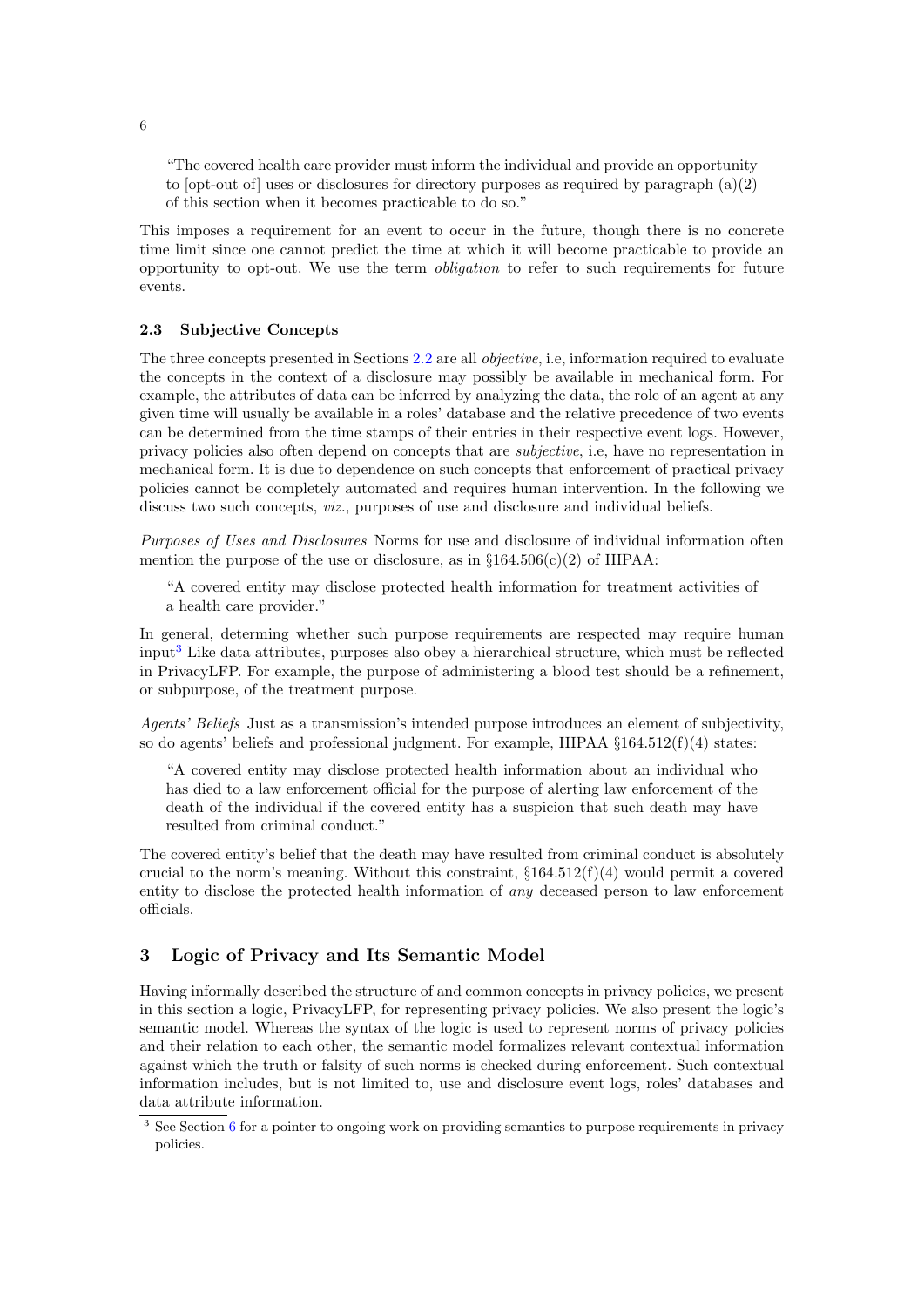#### <span id="page-6-0"></span>3.1 Overview

Technically, PrivacyLFP is first-order logic (predicate logic) with a slightly reduced syntax. The main syntactic categories in the logic are: 1) Terms, denoted  $t$ , which are symbolic representations of agents, data, attributes, roles, purposes, etc and over which variables  $x$  may range, 2) Predicates, denoted p, that represent relations between terms (e.g., Alice is a physician on 09/15/2011), and 3) Formulas, denoted  $\varphi$ , that are combinations of predicates using the usual connectives of logic —  $\land$  (conjunction),  $\lor$  (disjunction),  $\lor$  (implication),  $\forall x.\varphi$  (for all instances of variables  $x, \varphi$ ,  $\exists x \varphi$  (there is some instance of variables x such that  $\varphi$ ),  $\top$  (truth) and  $\bot$ (falsity).

We represent both positive and negative norms (Section [2.1\)](#page-3-1) as formulas, denoted  $\varphi^+$  and  $\varphi$ <sup>-</sup>, respectively. The exceptions of a norm are represented as subformulas of the formula representing the norm and are, therefore, part of the representation of the norm itself. If the positive norms applicable to a given disclosure are  $\varphi_1^+, \ldots, \varphi_n^+$  whereas the negative norms applicable to the disclosure are  $\varphi_1^-, \ldots, \varphi_m^-,$  then the disclosure satisfies the policy if and only if the following formula is true:  $(\varphi_1^{\dagger} \vee \ldots \vee \varphi_n^{\dagger}) \wedge (\varphi_1^{-} \wedge \ldots \wedge \varphi_m^{-})$ . Following standard mathematics conventions, this formula is often abbreviated to  $(\bigvee_i \varphi_i^+) \wedge (\bigwedge_j \varphi_j^-)$ . In related work [\[22\]](#page-18-1), several authors of this paper have formalized all norms from the HIPAA and GLBA Privacy Rules in this form. Although we do not discuss this formalization in detail here, an example representative of the formalization is shown later.

To represent the privacy policy concepts described in Sections [2.2](#page-4-0) and [2.3,](#page-5-2) we stipulate a specific signature within PrivacyLFP that is inspired by prior work on the Logic of Privacy and Utility (LPU) [\[8\]](#page-17-0). Attributes of data (Section [2.2\)](#page-4-1) are represented using symbolic terms (e.g., phi for protected health information). The hierarchy between data attributes is represented by a predicate  $\texttt{attr.in}(t_1, t_2)$ , meaning that attribute  $t_1$  is a subset of attribute  $t_2$ , e.g., attr in(medications, medical-history). We assume that each disclosed message is tagged (by its sender) with the attributes of information it carries and the predicate tagged $(m, q, t)$  means that the disclosed message m is tagged as carrying attribute t about agent  $q$  (e.g., a message may carry Alice's medical-history).

Similar to data attributes, role names (Section [2.2\)](#page-4-2) are represented as symbolic terms, e.g, physician, covered-entity, etc. The relation between an agent  $p$  and its role  $r$  at time  $\tau$  is represented by the formula  $\text{inrole}(p, r, \tau)$ . Including time in the relation allows accurate representation of dynamism in roles. For example, by including the time we allow for the possibility that (in our semantic model) inrole(Alice, physician, 09/15/2011) is true but inrole(Alice, physician,  $0.09/16/2011$ ) is not (Alice is a physician on  $0.09/15/2011$ , but not on 09/16/2011).

Events such as use or disclosure of personal records are also represented by predicates called event predicates. For example,  $\texttt{send}(p_1, p_2, m, \tau)$  means that agent  $p_1$  sends message m to agent  $p_2$  at time  $\tau$ . A salient feature of PrivacyLFP is that it *requires* that every event predicate include a time argument like  $\tau$  in  $\text{send}(p_1, p_2, m, \tau)$ . This time argument can be used to compare the order of occurence of two events using a relation  $\tau \leq \tau'$  between time points. For example, the normative statement "if Alice sends a message to Bob, then Bob must later send a message to Alice" can be represented as:  $\forall m, \tau$ . (send(Alice, Bob,  $m, \tau$ )  $\supset (\exists m', \tau'. ((\tau \leq \tau') \land$  $\texttt{send}(\text{Bob}, \text{Alice}, m', \tau'))$ ). We use this representation of time to encode both provisions and obligations in privacy policies (Section [2.2\)](#page-4-3). Although PrivacyLFP does not include any explicit temporal operators (e.g.,  $\Diamond$  and  $\Box$  [\[37\]](#page-18-4)), it is more expressive than two common temporal logics — linear-time temporal logic (LTL) and timed propositional temporal logic (TPTL), as shown in related work [\[22\]](#page-18-1).

Like data attributes, purposes of use and disclosure (Section [2.3\)](#page-5-3) are represented by symbolic terms (e.g., "treatment", "healthcare", etc.). The predicate  $\text{pump}(m, u)$  means that the purpose of disclosure of message  $m$  is  $u$ . Unlike all other predicates listed above, this predicate is  $un$  $interpreted$  — in any enforcement system only a human expert may decide whether or not the predicate holds for given  $m$  and  $u$ . (Later, we explain what uninterpreted means in our semantic model.)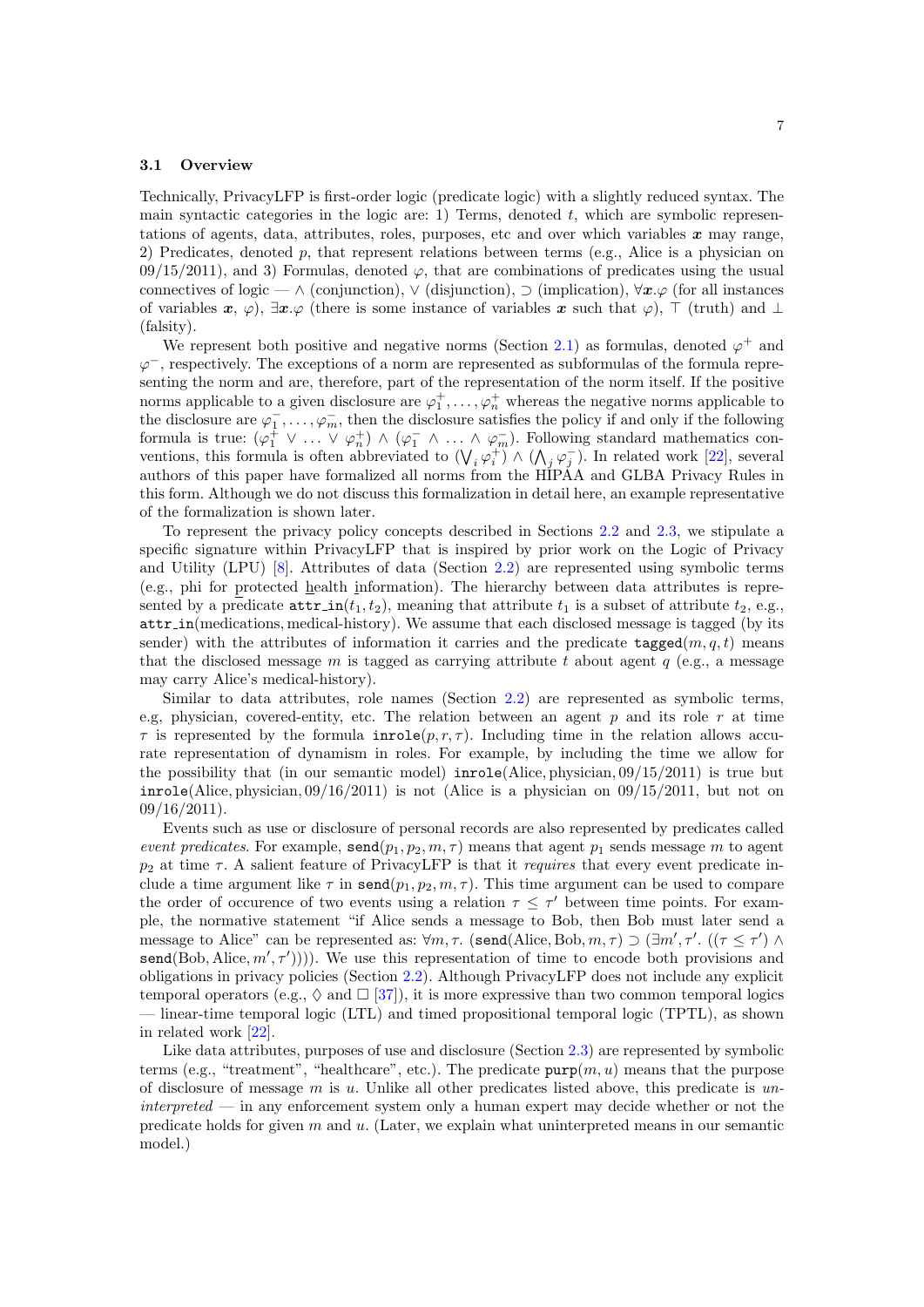Similar to disclosure purposes, agents' beliefs (Section [2.3\)](#page-5-4) are also represented with uninterpreted predicates. To distinguish such predicates, their names begin with the prefix believes-, e.g., believes-cause-of-death-is-crime( $p, q$ ) may mean that agent p believes that agent q died due to a criminal act. Like the predicate  $\text{pump}(m, u)$ , predicates beginning with the prefix believes- are also uninterpreted.

Example 1. We illustrate representation of privacy policies in PrivacyLFP with the following example that is motivated by similar requirements in HIPAA, but is simpler and serves as a good illustration.

An entity (e.g., hospital or physician's office) may send an individual's protected health information (phi) to another entity only if the receiving entity is the individual's doctor and the purpose of the transmission is treatment, or the individual has previously consented to the transmission.

Observe that this policy contains two positive norms separated by the word "or" in the above quote. Using the descriptions of predicates presented earlier, this policy can be represented in PrivacyLFP as follows:

$$
\varphi_{pol} = \forall p_1, p_2, m, q, t, \tau. \; (\texttt{send}(p_1, p_2, m, \tau) \land \texttt{tagged}(m, q, t)) \\ \supset \overline{\texttt{attr.in}}(t, \text{phi}) \\ \qquad \qquad \lor (\overline{\texttt{inrole}}(p_2, \texttt{doctorOf}(q), \tau) \land \texttt{purp}(m, \texttt{treatment})) \\ \qquad \qquad \lor \exists \tau'. \; (\tau' < \tau \land \texttt{consents}(q, \texttt{sendaction}(p_1, p_2, (q, t)), \tau')) \\
$$

The horizontal line over  $\text{attr.in}$  indicates negation:  $\overline{\text{attr.in}}(t, \text{phi})$  means that attribute t is not a subset of attribute phi. In words, the above formula  $\varphi_{pol}$  means that if entity  $p_1$  sends to entity  $p_2$  a message m at time  $\tau$  and m is tagged as carrying attribute t of individual q, then either the attribute  $t$  is not a form of protected health information (so the policy does not apply) or the recipient  $p_2$  is a doctor of q at time  $\tau$  (atom inrole( $p_2$ , doctorOf(q),  $\tau$ )) and the purpose of the disclosure is treatment, or q has consented to this transmission in the past (last line of  $\varphi_{pol}$ ).

#### 3.2 Syntax of the Logic of Privacy

Although we have discussed the syntax of PrivacyLFP and also illustrated it in the previous section, we summarize it below. The syntax deviates slightly from first-order logic because it includes a distinct category of formulas called restrictions (denoted  $c$ ) and requires that all quantifiers contain these restrictions. The inclusion of restrictions is motivated by practical requirements: In the enforcement algorithm of Section [4,](#page-9-0) a quantifier's restriction allow us to finitely compute all relevant instances of the quantifier, which may otherwise be an infinite set. We also omit negation for technical convenience and assume that each predicate p has a dual  $\bar{p}$ that behaves exactly like the negation of p. The negation  $\overline{\varphi}$  of a formula  $\varphi$  can then be defined using De Morgan's laws, as usual.

> Terms  $t ::= \dots$ Atoms  $P ::= p(t_1, \ldots, t_n)$ Formulas  $\varphi ::= P \mid \top \mid \bot \mid \varphi_1 \wedge \varphi_2 \mid \varphi_1 \vee \varphi_2 \mid \forall x.(c \supset \varphi) \mid \exists x.(c \wedge \varphi)$ Restrictions  $c ::= P | \top | \bot | c_1 \wedge c_2 | c_1 \vee c_2 | \exists x.c$

#### 3.3 Partial Structures and Semantics

Next, we describe the mathematical structures over which we interpret PrivacyLFP and its formal semantics. What mathematical structures are appropriate for interpreting PrivacyLFP? Like structures of first-order logic, we may expect the structures of PrivacyLFP to be abstractions of information about the truth and falsity of the logic's relations. Thus, a structure could be an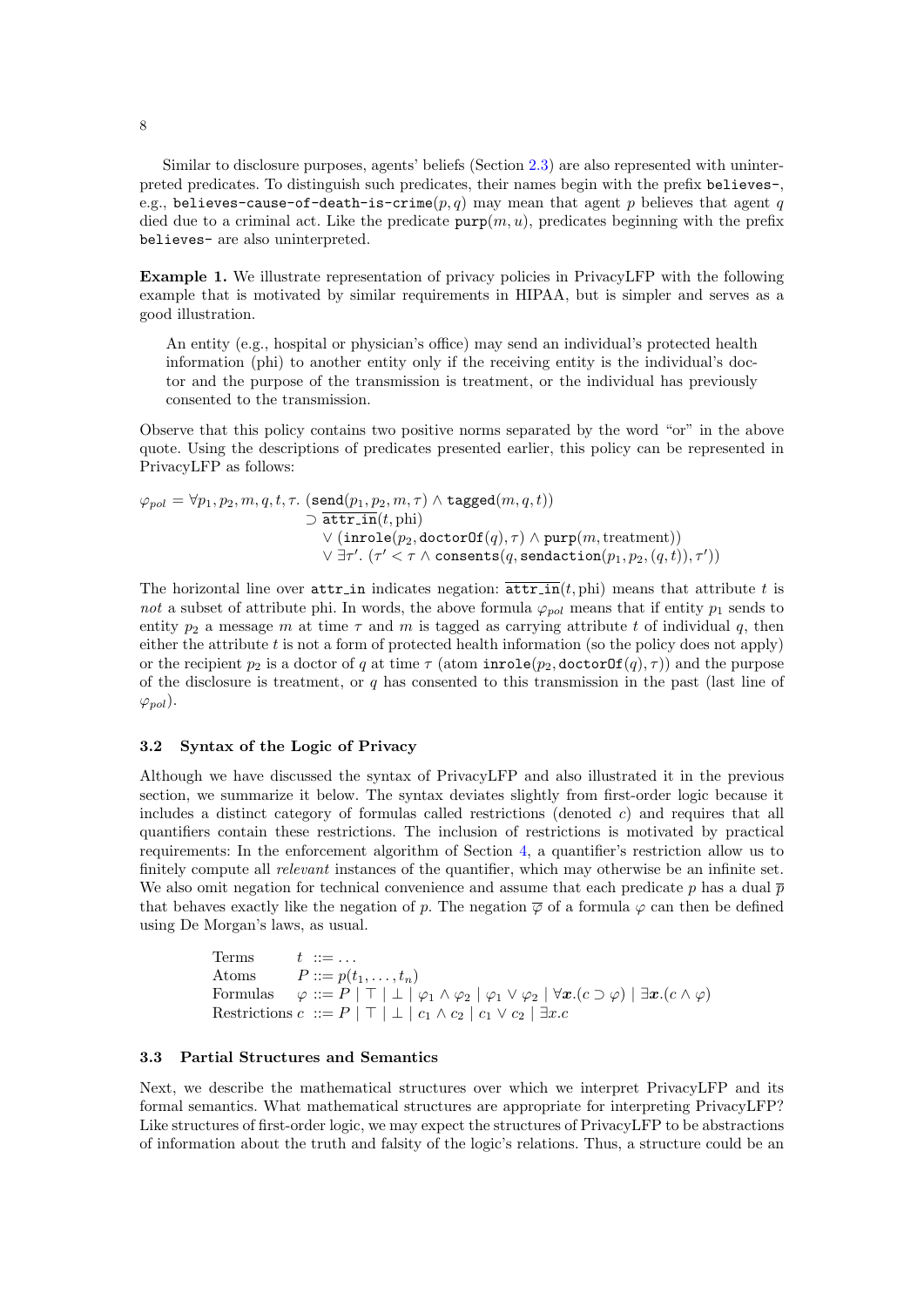abstract data type encompassing all relevant event logs (to define predicates like send), roles' databases (to define predicates like inrole), and other auxiliary information about attribute hierarchies, etc.

However, unlike first-order logic where a structure maps each variable-free atom (relation) to either true or false, in PrivacyLFP we must also allow for the possibility that, in some cases, the information about the truth or falsity of a relation may be unavailable. This is primarily for three reasons. First, the logic includes subjective concepts like  $\text{pump}(m, u)$  (message m is disclosed for purpose  $u$ ), whose interpretation is unlikely to be available to any mechanized system of policy audit. We call such of lack of information subjective incompleteness. Second, the norms of a privacy policy may contain obligations that are to be satisfied in future; whether such obligations will hold or not cannot be determined during enforcement. We call this *future* incompleteness. Third, certain logs or databases may be unavailable at the time of policy enforcement, perhaps because they could not be integrated with the enforcement software. We call this spatial incompleteness.

To take into account all such potential incompleteness of information and to force ourselves to design enforcement mechanisms that take into account incompleteness, we interpret PrivacyLFP over three-valued structures that map each variable-free atom in the logic to one of three values: true (abbrev. tt), false (ff) or unknown (uu). Formally, a structure for PrivacyLFP (also called a partial structure) is a total map L from variable-free atoms of the logic to the set  $\{\texttt{tt}, \texttt{ff}, \texttt{uu}\}.$ 

- Subjective incompleteness may be modeled in a partial structure  $\mathcal L$  by mapping every predicate that describes a subjective relation to uu. For example, we may have  $\mathcal{L}(\text{pump}(m, u)) =$  uu for every  $m$  and  $u$ . Predicates like purp may also be called uninterpreted.
- Future incompleteness may be modeled in a partial structure  $\mathcal L$  using the time argument in every event predicate. For example, we may force  $\mathcal{L}(\text{send}(p_1, p_2, m, \tau)) =$  uu whenever  $\tau$ exceeds the time of audit.
- Spatial incompleteness may be modeled in a partial structure by mapping each predicate that is unavailable to uu. For instance, if the roles database is not available, then  $\mathcal{L}(\texttt{inrole}(p, r, \tau)) = \texttt{uu}$  for every p, r, and  $\tau$ .

In Section [4,](#page-9-0) we describe an audit-based method for enforcement of privacy policies using three-valued structures for interpreting policies. The method uniformly accounts for all these forms of incompleteness.

Semantics We formalize the semantics of logical formulas as the relation  $\mathcal{L} \models \varphi$ , read " $\varphi$  is true in the partial structure  $\mathcal{L}$ ". Restrictions c are a subsyntax of formulas  $\varphi$ , so we do not define the relation separately for them.  $\mathbb{E}[t/x]$  denotes substitution of terms t for variables x in the entity Ξ.

- $\mathcal{L} \models P \text{ iff } \mathcal{L}(P) = \mathtt{tt}$
- $\mathcal{L} \models \top$
- $\begin{array}{c} \text{-} \mathcal{L} \models \varphi \land \psi \text{ iff } \mathcal{L} \models \varphi \text{ and } \mathcal{L} \models \psi \end{array}$
- $\mathcal{L} \models \varphi \vee \psi \text{ iff } \mathcal{L} \models \varphi \text{ or } \mathcal{L} \models \psi$
- $\mathcal{L} = \mathcal{L} = \forall x. (c \supset \varphi)$  iff for all  $t$  either  $\mathcal{L} \models \overline{c}[t/x]$  or  $\mathcal{L} \models \varphi[t/x]$
- $\mathcal{L} \models \exists x. (c \land \varphi)$  iff there exists t such that  $\mathcal{L} \models c[t/x]$  and  $\mathcal{L} \models \varphi[t/x]$

For dual atoms, we define  $\mathcal{L}(\overline{P}) = \overline{\mathcal{L}(P)}$ , where  $\overline{tt} = ff$ ,  $\overline{ff} = tt$ , and  $\overline{uu} = uu$ . We say that a formula  $\varphi$  is false on the structure  $\mathcal L$  if  $\mathcal L \models \overline{\varphi}$ . The following two properties hold:

- 1. Consistency: A formula  $\varphi$  cannot be simultaneously true and false in the structure  $\mathcal{L}$ , i.e., either  $\mathcal{L} \not\models \varphi$  or  $\mathcal{L} \not\models \overline{\varphi}$
- 2. Incompleteness: A formula  $\varphi$  may be neither true nor false in a structure  $\mathcal{L}$ , i.e.,  $\mathcal{L} \not\models \varphi$  and  $\mathcal{L} \not\models \overline{\varphi}$  may both hold.

Consistency means that a policy  $\varphi$  cannot be simultaneously violated and satisfied at the same time. Incompleteness means that there is a policy  $\varphi$  and a structure  $\mathcal L$  such that it cannot be determined whether  $\varphi$  has been violated in  $\mathcal L$  or not.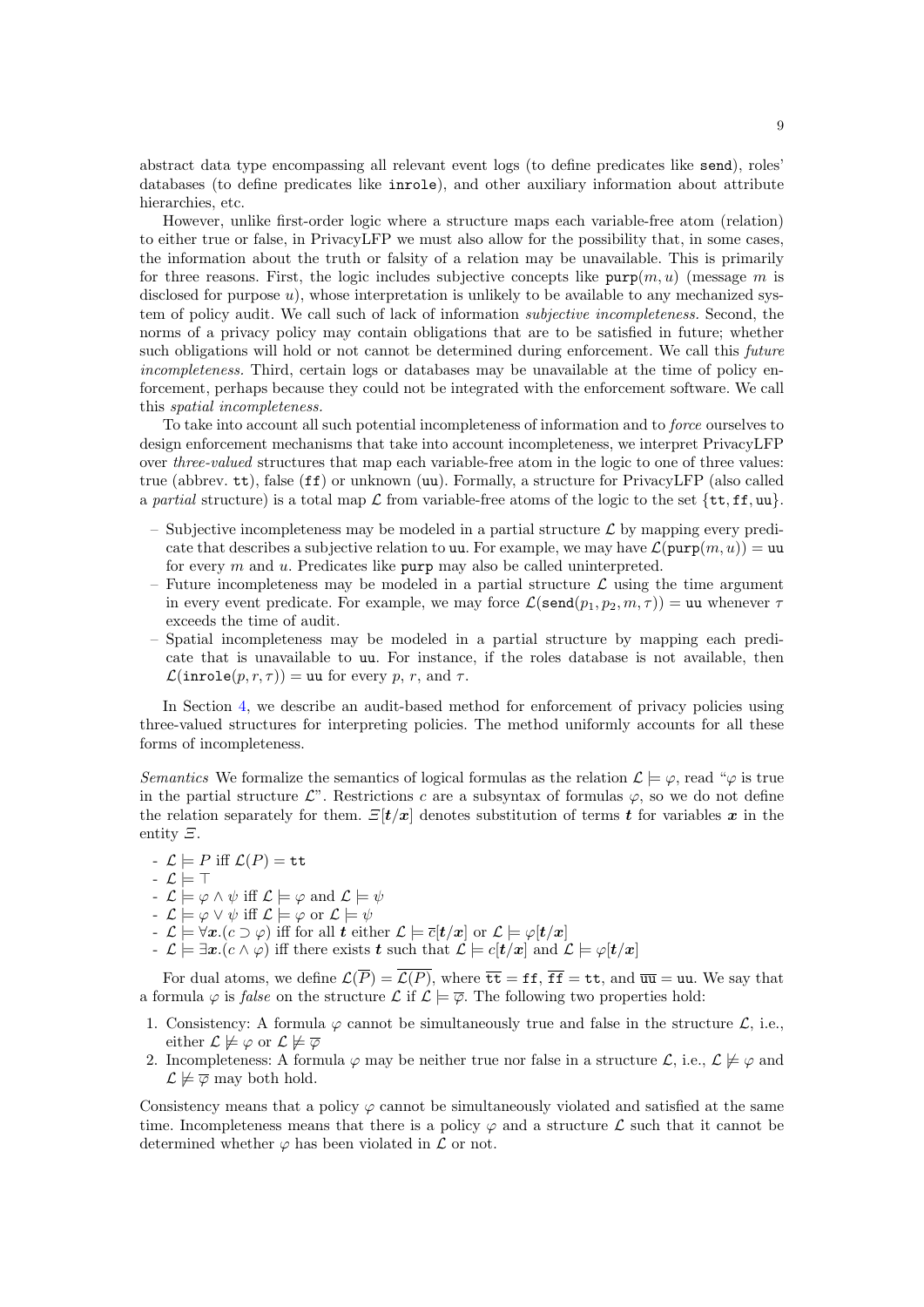Structure Extension In practice, event logs and roles' databases evolve over time by gathering more information. This leads to a partial order,  $\mathcal{L}_1 \leq \mathcal{L}_2$  on structures  $(\mathcal{L}_2$  extends  $\mathcal{L}_1)$ , meaning that  $\mathcal{L}_2$  has more information than  $\mathcal{L}_1$ . Formally,  $\mathcal{L}_1 \leq \mathcal{L}_2$  if for all variable-free atoms P,  $\mathcal{L}_1(P) \in \{\texttt{tt}, \texttt{ff}\}$  implies  $\mathcal{L}_2(P) = \mathcal{L}_1(P)$ . Thus, as structures extend, the valuation of an atom may change from uu to either tt or ff, but cannot change once it is either tt or ff. The following property holds:

– Monotonicity:  $\mathcal{L}_1 \leq \mathcal{L}_2$  and  $\mathcal{L}_1 \models \varphi$  imply  $\mathcal{L}_2 \models \varphi$ .

Replacing  $\varphi$  with  $\overline{\varphi}$ , we also obtain that  $\mathcal{L}_1 \leq \mathcal{L}_2$  and  $\mathcal{L}_1 \models \overline{\varphi}$  imply  $\mathcal{L}_2 \models \overline{\varphi}$ . Hence, if  $\mathcal{L}_1 \leq \mathcal{L}_2$ then  $\mathcal{L}_2$  preserves both the  $\mathcal{L}_1$ -truth and  $\mathcal{L}_1$ -falsity of every formula  $\varphi$ .

## <span id="page-9-0"></span>4 Policy Audits over Incomplete Logs

In this section, we summarize an interactive algorithm for auditing system logs for privacy policy violation. To keep the presentation accessible, we present only the key ideas of our algorithm here and refer the reader to a technical paper [\[25\]](#page-18-2) for details.

Ideally, we want our algorithm to answer the following question: Has a policy formula  $\varphi$ been violated in a (partial) structure  $\mathcal{L}$ ? However, because we allow the structure to not have conclusive information about every atom, it is, in general, impossible to answer this question. Consequently, we take an reduction-based approach: Our algorithm implements a computable function reduce that takes as input a policy  $\varphi$  and a partial structure  $\mathcal{L}$ , and outputs a residual policy  $\psi$  that contains exactly the parts of  $\varphi$  that could not be verified due to lack of information in L. Such an iteration is written reduce( $\mathcal{L}, \varphi$ ) =  $\psi$ . If and when more information becomes available, extending  $\mathcal L$  to  $\mathcal L'$  ( $\mathcal L \leq \mathcal L'$ ), another iteration of the algorithm can be used with inputs  $\psi$  and  $\mathcal{L}'$  to obtain a new formula  $\psi'$ . This process can be continued until the output is either  $\top$ (no violation) or  $\perp$  (violation). A human auditor may augment the iterations by providing input about the truth or falsity of relevant uninterpreted atoms. By design, our algorithm satisfies three important properties:

- Termination: Each iteration terminates.
- Correctness: If reduce $(\mathcal{L}, \varphi) = \psi$ , then for all extensions  $\mathcal{L}'$  of  $\mathcal{L}, \mathcal{L}' \models \varphi$  iff  $\mathcal{L}' \models \psi$ .
- Minimality: If reduce( $\mathcal{L}, \varphi$ ) =  $\psi$ , then an atom occurs in  $\psi$  only if it occurs in  $\varphi$  and its valuation on  $\mathcal L$  is uu.

Technical details The technically difficult part of reduce is its treatment of quantifiers over infinite domains. Consider, for instance, the behavior of an algorithm satisfying the above three properties on input  $\forall x.\varphi$ . Because the output must be minimal, in order to reduce  $\forall x.\varphi$ , a naive algorithm will instantiate x with each possible term and check the truth or falsity of  $\varphi$  for that instance on  $\mathcal{L}$ . This immediately leads to non-termination if the set of terms is infinite, which does happen for real policies (e.g., in Example 1, we quantify over messages  $m$  and time points  $\tau$ , both of which are infinite sets).

Given the need for infinite domains, something intrinsic in quantification must limit the number of relevant instances of  $x$  that need to be checked to a finite number. To this end, we rely on the restrictions c in quantifiers,  $\forall x.(c \supset \varphi)$  and  $\exists x.(c \wedge \varphi)$ , and use the technique of mode analysis from logic programming [\[2\]](#page-17-3) to ensure that the restriction c has only a finite number of satisfying instances in any structure and that these instances are computable.

Briefly, mode analysis requires the policy designer to specify which argument positions of a predicate can be computed finitely from others. For instance, in Section [3.1](#page-6-0) we assumed that the attributes of a message are written on it in machine-readable format and, hence, can be computed from the message. Denoting required inputs by + and computable outputs by −, we may give the predicate tagged $(m, q, t)$  the mode purp $(+, -, -)$ , meaning that from the input m, the outputs q, t can be computed. The mode  $\text{purple}(-, +, +)$  is incorrect because given a fixed second and third arguments (attribute), there may be an infinite number of first arguments (messages)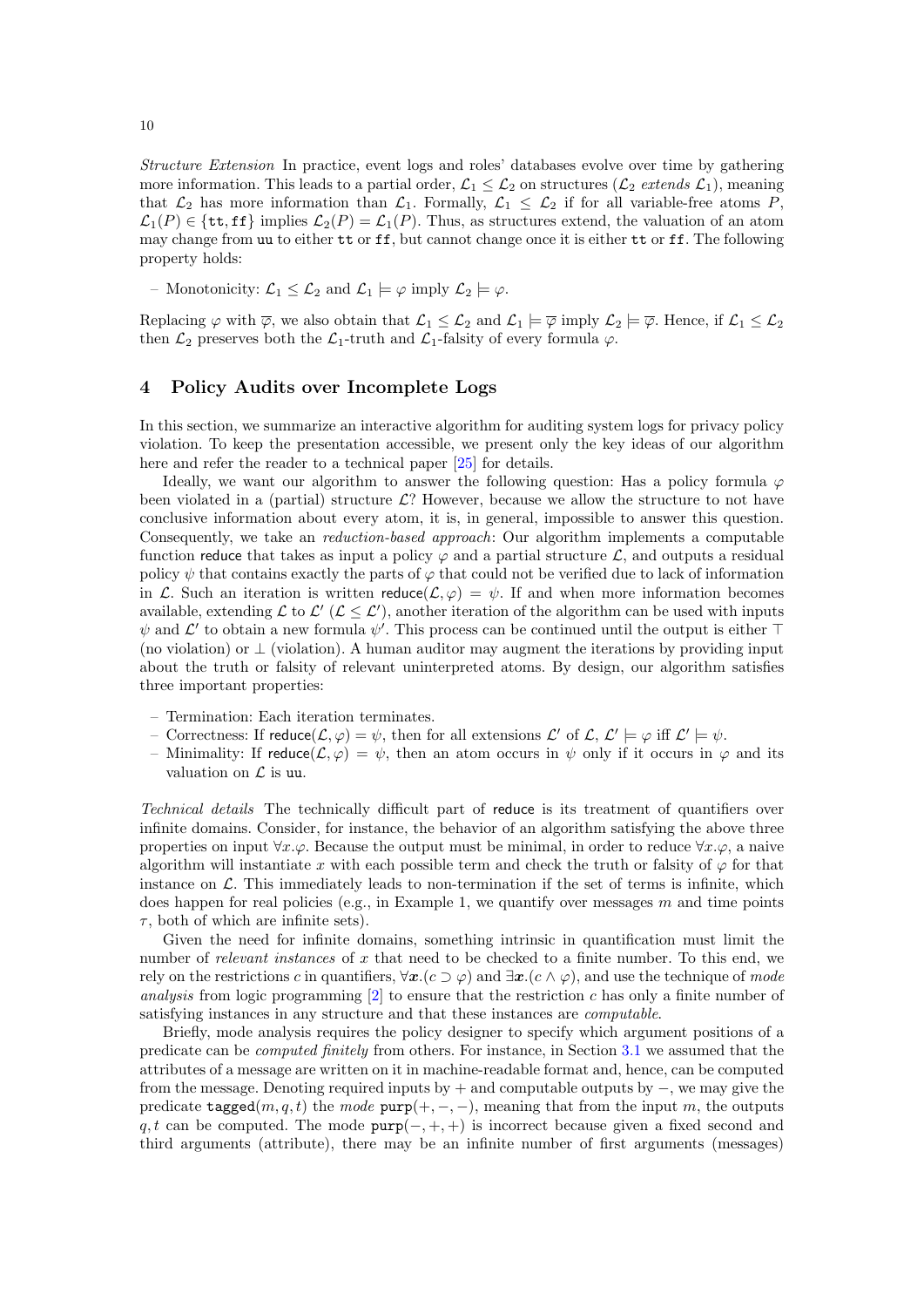annotated with that attribute, so the latter set cannot be finitely computed. Similarly, if the predicate  $mult(x, y, z)$  means that  $x = yz$ , where  $x, y, z$  are integers, then any of the modes  $mult(+, +, -), mult(-, +, +), and mult(+, -, +) are okay, but mult(-, -, +) is not. Given the$ mode information of all predicates in a policy, a static, linear-time check of the policy, called a mode check, ensures that there are only a finite number of instances of free variables that can satisfy a restriction  $c$  in the policy.

To actually *compute* the satisfying instances of a restriction, we define a function  $\text{sat}(\mathcal{L}, c)$ that returns all substitutions  $\sigma$  for free variables of c such that  $\mathcal{L} \models c\sigma$ . This definition assumes a function  $\text{sat}(\mathcal{L}, P)$  that returns all substitutions  $\sigma$  for free variables of P such that  $\mathcal{L} \models P\sigma$ if all input positions in  $P$  are ground, which itself is implemented by looking up event logs or other databases, depending on the predicate in P.

Finally, the main audit function reduce( $\mathcal{L}, \varphi$ ) is defined by induction on  $\varphi$ , using  $\texttt{sat}(\mathcal{L}, c)$  as a helper function when  $\varphi$  contains a top-level quantifier. The problematic case of the quantifiers is now easily dealt with: To reduce  $\forall x. (c \supset \varphi)$ , we first invoke  $\overline{\text{sat}}(\mathcal{L}, c)$  to find all substitutions for x that satisfy c. Then, we recursively reduce  $\varphi$  after applying each such substitution and the output of reduce is the conjunction of these reducts. The reduction of  $\exists x. (c \wedge \varphi)$  is identical except that the output is the disjunction of the recursively obtained reducts.

Formal properties We formally prove that the reduce( $\mathcal{L}, \varphi$ ) is total for policies  $\varphi$  that pass our mode check, it is correct and minimal in the sense mentioned at the beginning of this section and that it uses space polynomial in the size of  $\varphi$  and runs in time polynomial in the size of  $\mathcal{L}$ .

Use for action-quidance Besides audit for policy violations, we expect that reduce can be used as an action-guidance tool, to inform an agent whether or not an action she is about to perform would violate the policy. To do this, reduce can be run on a *hypothetical* structure that includes all the audit information in the system and the action to be performed, and a formula that contains relevant norms from the privacy policy. The formula output by reduce would then be one of: (1)  $\top$  (action will not violate the policy), (2)  $\bot$  (action will violate the policy), or (3) another formula  $\psi$  which lists exactly those undischarged conditions that must hold for the policy to not be violated by the potential action; the agent may check those conditions manually before performing the action.

#### 4.1 Related Work

Runtime Monitoring with Temporal Logic A lot of prior work addresses the problem of runtime *monitoring* of policies expressed in Linear Temporal Logic (LTL)  $[5, 7, 12, 44, 46, 47]$  $[5, 7, 12, 44, 46, 47]$  $[5, 7, 12, 44, 46, 47]$  $[5, 7, 12, 44, 46, 47]$  $[5, 7, 12, 44, 46, 47]$  $[5, 7, 12, 44, 46, 47]$  $[5, 7, 12, 44, 46, 47]$  $[5, 7, 12, 44, 46, 47]$  $[5, 7, 12, 44, 46, 47]$  $[5, 7, 12, 44, 46, 47]$  $[5, 7, 12, 44, 46, 47]$  and its extensions [\[7,](#page-17-5) [45,](#page-19-8) [46\]](#page-19-6). Although similar in the spirit of enforcing policies, the intended deployment of our work is different: We assume that system logs are accumulated independently and given to our algorithm, whereas an integral component of runtime monitoring is accumulation of system logs on the fly. Our assumption about the availability of system logs fits practical situations like health organizations, which collect transmission, disclosure and other logs to comply with regulations such as HIPAA even if no computerized policy enforcement mechanism is in place.

Comparing only the expressiveness of the logic, our work is more advanced than all existing work on policy enforcement. First, LTL can be encoded in our logic easily [\[22\]](#page-18-1). Second, we allow expressive quantification in our logic, whereas prior work is either limited to propositional logic [\[5,](#page-17-4) [44,](#page-19-5) [47\]](#page-19-7), or, when quantifiers are considered, they are severely restricted [\[7,](#page-17-5) [45,](#page-19-8) [46\]](#page-19-6). A recent exception to such syntactic restrictions is the work of Basin et al. [\[12\]](#page-17-6), to which we compare in detail below. Third, no prior work considers the possibility of incompleteness in structures, which our reduce algorithm takes into account.

Recent work by Basin et al. [\[12\]](#page-17-6) considers runtime monitoring over an expressive fragment of Metric First-order Temporal Logic. Similar to our work, Basin et al. allow quantification over infinite domains, and use a form of mode analysis (called a safe-range analysis) to ensure finiteness during enforcement. However, Basin et al.'s mode analysis is weaker than ours; in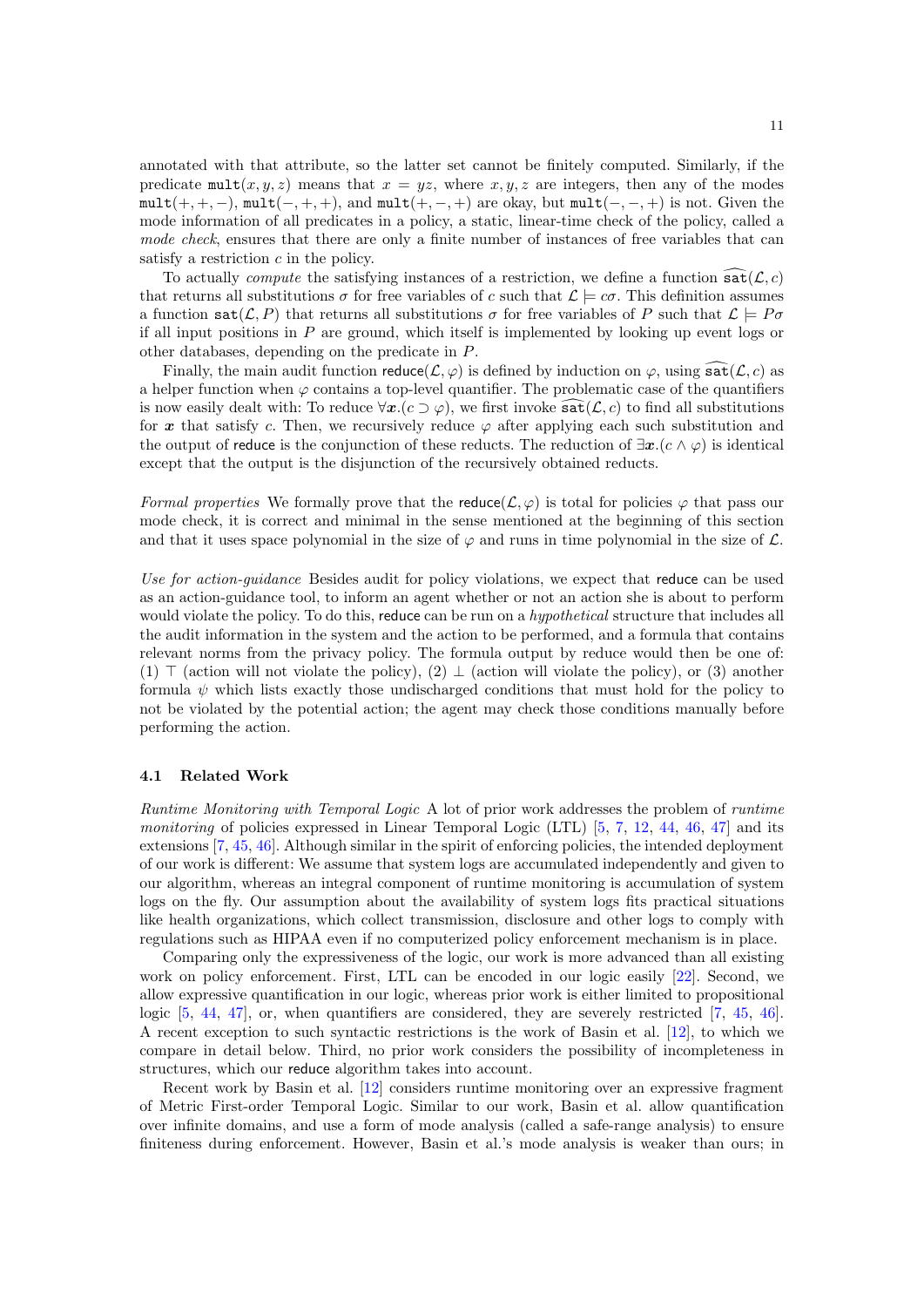particular, it cannot relate the same variable in the input and output positions of two different conjuncts of a restriction and requires that each free variable appear in at least one predicate with a finite model. As a consequence, many practical policies (including examples from the HIPAA Privacy Rule) cannot be enforced in their framework, but can be enforced in ours (see [\[25\]](#page-18-2) for additional details).

Formal Frameworks for Policy Audit Cederquist et al. [\[18\]](#page-18-5) present a proof-based system for a-posteriori audit, where policy obligations are discharged by constructing formal proofs. The leaves of proofs are established from logs, but the audit process only checks that an obligation has been satisfied somewhere in the past. Further, there is no systematic mechanism to instantiate quantifiers in proofs. However, using connectives of linear logic, the mechanism admits policies that rely on use-once permissions.

Iterative Enforcement The idea of iteratively rewriting the policy over evolving logs has been considered previously [\[44,](#page-19-5) [47\]](#page-19-7), but only for propositional logic where the absence of quantifiers simplifies the problem considerably. Bauer et al. [\[5\]](#page-17-4) use a different approach for iterative enforcement: they convert an LTL formula with limited first-order quantification to a Büchi automaton and check whether the automaton accepts the input log. Further, they also use a three-valued semantic model similar to ours, but assume that logs record all information about past events (past-completeness). Three-valued structures have also been considered in work on generalized model checking [\[17,](#page-18-6) [27\]](#page-18-7). However, the problems addressed in that line of work are different; the objective there is to check whether there exist extensions of a given structure in which a formula is satisfied (or falsified).

Compliance Checking Barth et al. [\[8\]](#page-17-0) present two formal definitions of compliance of an action with a policy, called strong and weak compliance. An action is *strongly compliant* with a policy given a trace if there exists an extension of the trace that contains the action and satisfies the policy. We do not consider strong compliance in this paper. An action is weakly compliant with a policy in Propositional LTL (PLTL) given a trace if the trace augmented with the action satisfies the present requirements of the policy. However, a weakly compliant action might incur unsatisfiable future requirements. The technical definition is stated in terms of a standard tableau construction for PLTL [\[37\]](#page-18-4) that syntactically separates present and future requirements. Our correctness property for reduce generalizes weak compliance to a richer class of policies and structures: PLTL can be encoded in our policy logic, the residual formula generalizes future requirements, and past-complete traces are a special case of our partial structures.

In a related paper, Barth et al. [\[9\]](#page-17-1) present an algorithm that examines audit logs to detect policy violations and identify agents to blame for policy violations. While our audit algorithm can be used to detect violations of a much richer class of policies than the propositional logics considered by Barth et al., it does not identify agents to be blamed for violations.

Lam et al. [\[33\]](#page-18-8) represent policy requirements of a part of the HIPAA Privacy Rule in an extension of Prolog with stratified negation, called pLogic, and use it to implement a compliance checker for a medical messaging system. The compliance checker makes decisions about legitimacy of messages entering the system based on eight attributes attached to each message (such as its sender, intended recipient, subject, type of information and purpose). The prototype tool has a usable front-end and provides a useful interface for understanding what types of disclosures and uses of personal health information are permitted and forbidden by the HIPAA Privacy Rule. However, as recognized by the authors, the approach has certain limitations in demonstrating compliance with the HIPAA Privacy Rule. First, it does not support temporal conditions. While pLogic uses specialized predicates to capture that certain events happened in the past, it cannot represent future obligations needed to formalize many clauses in HIPAA. In contrast, our policy logic and the reduce algorithm handle temporal conditions, including real-time conditions. Second, reasoning in pLogic proceeds assuming that all asserted beliefs, purposes and types of information associated with messages are correct. In contrast, since reduce mines logs to determine truth values of atoms, it does not assume facts unless there is evidence in logs to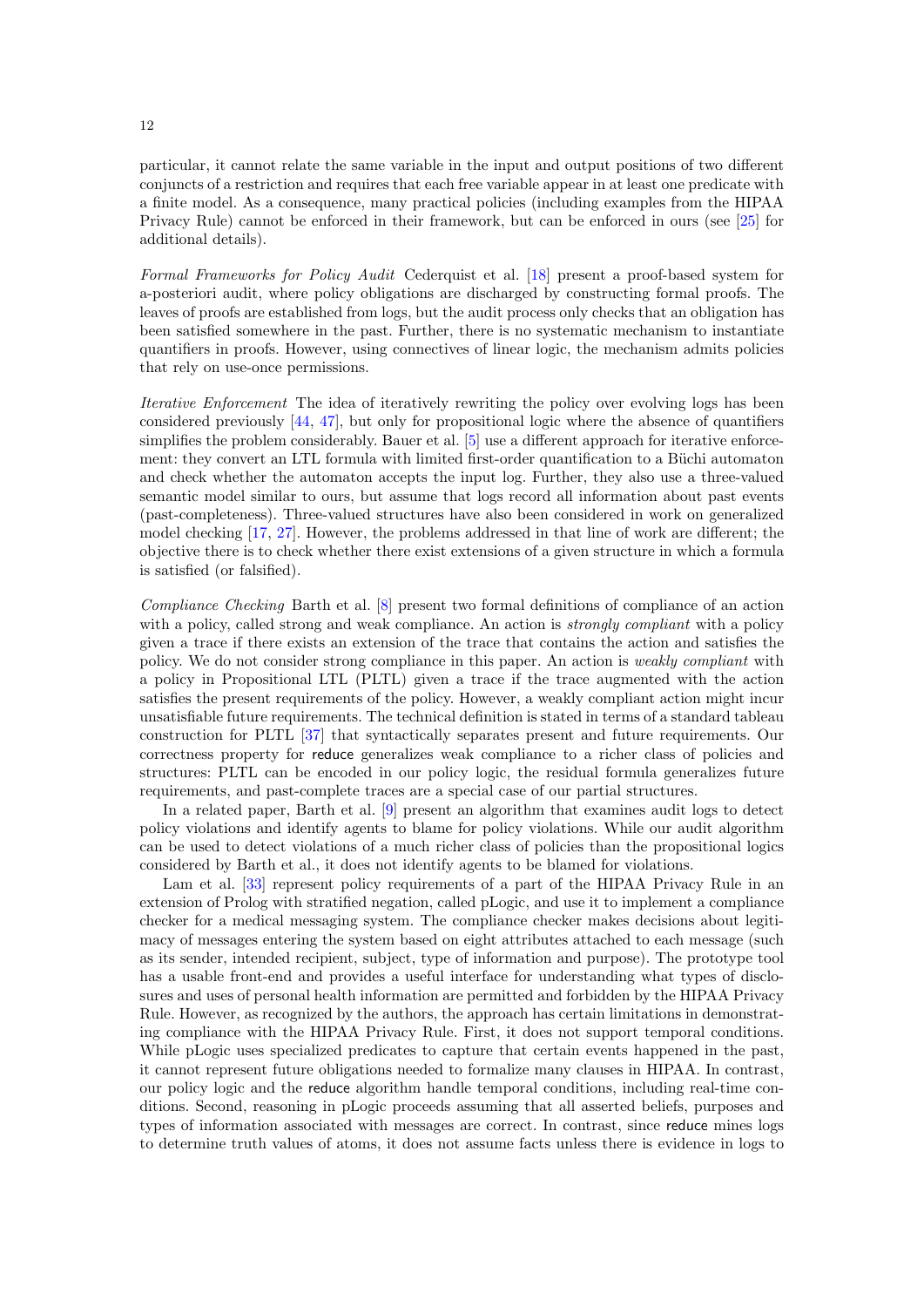back them up. Typically, a purpose or belief will be taken as true only if a human auditor (or some other oracle) supplies evidence to that effect. Finally, our prototype implementation was evaluated with a formalization of the entire HIPAA Privacy Rule, whereas Lam et al. formalize only §§164.502, 164.506 and 164.510.

Policy Specification and Analysis Several variants of LTL have been used to specify the properties of programs, business processes and security and privacy policies [\[8,](#page-17-0) [11,](#page-17-7) [22,](#page-18-1) [26,](#page-18-9) [36\]](#page-18-10). The logic we use as well as the formalization of HIPAA used in our experiments are adapted from our prior work on the logic PrivacyLFP [\[22\]](#page-18-1). PrivacyLFP, in turn, draws inspiration from earlier work on the logic LPU [\[8\]](#page-17-0). However, PrivacyLFP is more expressive than LPU because it allows first-order quantification over infinite domains.

Further, several access-control models have extensions for specifying usage control and future obligations [\[13,](#page-17-8) [23,](#page-18-11) [28,](#page-18-12) [30,](#page-18-13) [39,](#page-19-9) [41,](#page-19-10) [42\]](#page-19-11). Some of these models assume a pre-defined notion of obligations [\[30,](#page-18-13) [39\]](#page-19-9). For instance, Irwin et al. [\[30\]](#page-18-13) model obligations as tuples containing the subject of the obligation, the actions to be performed, the objects that are targets of the actions and the time frames of the obligations. Other models leave specifications for obligations abstract [\[13,](#page-17-8) [28,](#page-18-12) [42\]](#page-19-11). Such specific models and the ensuing policies can be encoded in our logic using quantifiers.

There also has been much work on analyzing the properties of policies represented in formal models. For instance, Ni et al. study the interaction between obligation and authorization [\[39\]](#page-19-9), Irwin et al. have analyzed accountability problems with obligations [\[30\]](#page-18-13), and Dougherty et al. have modeled the interaction between obligations and programs [\[23\]](#page-18-11). These methods are orthogonal to our objective of policy enforcement.

Finally, privacy languages such as EPAL [\[6\]](#page-17-9) and privacyAPI [\[38\]](#page-19-12) do not include obligations or temporal modalities as primitives, and are less expressive than our framework.

# <span id="page-12-0"></span>5 Periodic Audits with Imperfect Information

Since privacy policies constrain flows of personal information based on subjective conditions (such as purposes and beliefs) that may not be mechanically checkable, reduce will output such conditions in the final residual policy leaving them to be checked by other means (e.g., by human auditors). Recent studies have revealed that such subjective conditions are often violated in the real world in the healthcare domain; violations occur as employees access medical records of celebrities, family members, and neighbors motivated by general curiosity, financial gain, child custody lawsuits and other considerations that are not appropriate purposes for accessing patient records [\[29,](#page-18-0) [49\]](#page-19-2). In practice, organizations like hospitals conduct ad hoc audits in which the audit log, which records accesses and disclosures of personal information, is examined to determine whether personal information was appropriately handled.

In this section, we summarize an audit model and algorithm that can provide guidance to human auditors in this activity [\[14\]](#page-17-2). This work presents the first principled learning-theoretic foundation for audits of this form. Our first contribution is a repeated game model that captures the interaction between the defender (e.g., hospital auditors) and the adversary (e.g., hospital employees). The model includes a budget that constrains the number of actions that the defender can inspect thus reflecting the imperfect nature of audit-based enforcement, and a loss function that captures the economic impact of detected and missed violations on the organization. We assume that the adversary is worst-case as is standard in other areas of computer security. We also formulate a desirable property of the audit mechanism in this model based on the concept of regret in learning theory [\[16\]](#page-17-10). Our second contribution is a novel audit mechanism that provably minimizes regret for the defender. The mechanism learns from experience and provides operational guidance to the human auditor about which accesses to inspect and how many of the accesses to inspect. The regret bound is significantly better than prior results in the learning literature.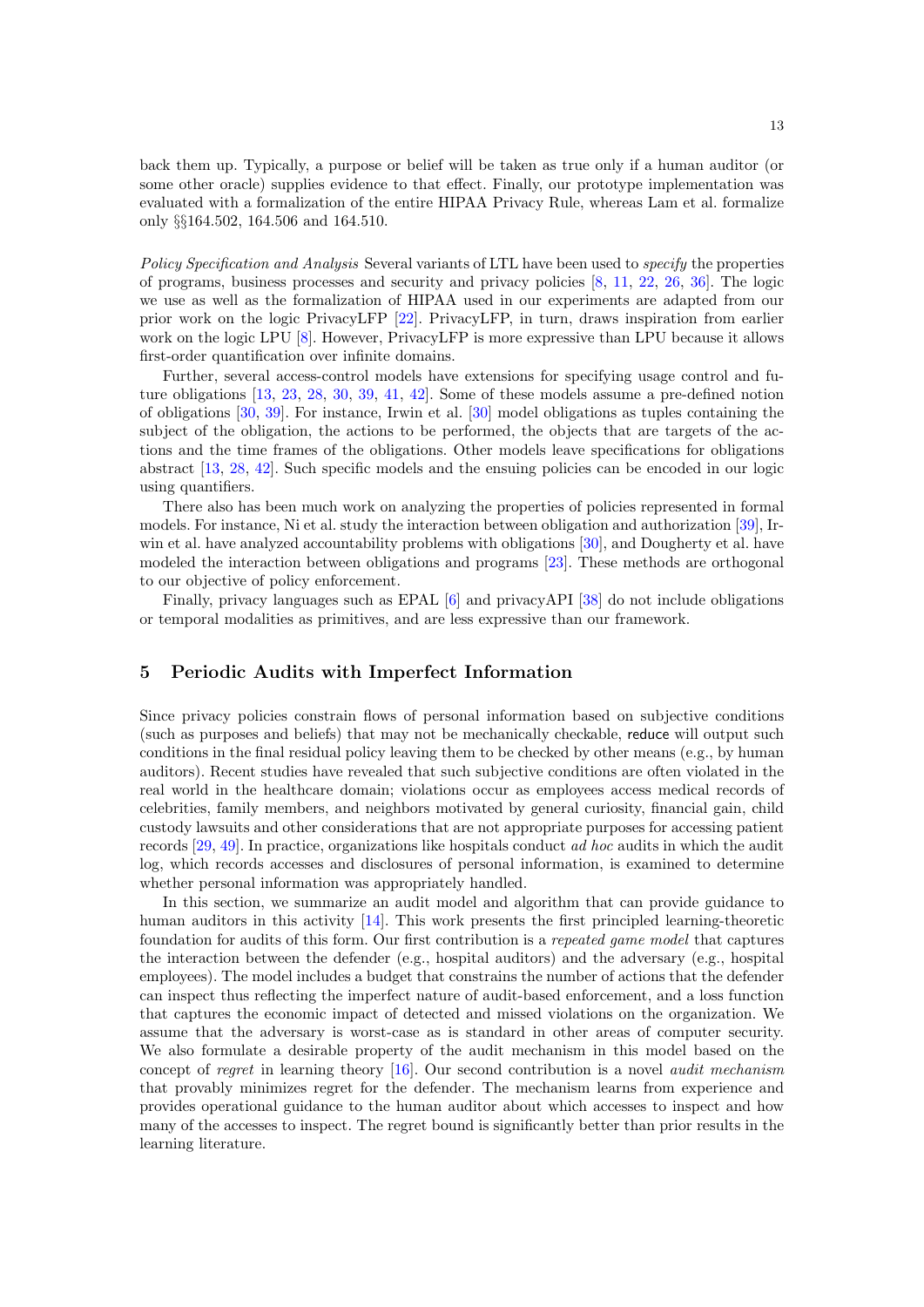Mirroring the periodic nature of audits in practice, we use a repeated game model [\[24\]](#page-18-14) that proceeds in rounds. A round represents an audit cycle and, depending on the application scenario, could be a day, a week or even a quarter.

Adversary Model In each round, the adversary performs a set of actions (e.g., accesses patient records) of which a subset violates policy. Actions are classified into types. For example, accessing celebrity records could be a different type of action from accessing non-celebrity records. The adversary capabilities are defined by parameters that impose upper bounds on the number of actions of each type that she can perform in any round. We place no additional restrictions on the adversary's behavior. In particular, we do not assume that the adversary violates policy following a fixed probability distribution; nor do we assume that she is rational. Furthermore, we assume that the adversary knows the defender's strategy (audit mechanism) and can adapt her strategy accordingly.

Defender Model In each round, the defender inspects a subset of actions of each type performed by the adversary. The defender has to take two competing factors into account. First, inspections incur cost. The defender has an audit budget that imposes upper bounds on how many actions of each type she can inspect. We assume that the cost of inspection increases linearly with the number of inspections. So, if the defender inspects fewer actions, she incurs lower cost. Note that, because the defender cannot know with certainty whether the actions not inspected were malicious or benign, this is a game of imperfect information [\[3\]](#page-17-11). Second, the defender suffers a loss in reputation for detected violations. The loss is higher for violations that are detected externally (e.g., by an Health and Human Services audit, or because information leaked as a result of the violation is publicized by the media) than those that are caught by the defender's audit mechanism, thus incentivizing the defender to inspect more actions.

In addition, the loss incurred from a detected violation depends on the type of violation. For example, inappropriate access of celebrities' patient records might cause higher loss to a hospital than inappropriate access of other patients' records. Also, to account for the evolution of public memory, we assume that violations detected in recent rounds cause greater loss than those detected in rounds farther in the past. The defender's audit mechanism has to take all these considerations into account in prescribing the number of actions of each type that should be inspected in a given round, keeping in mind that the defender is playing against the powerful strategic adversary described earlier.

Note that for adequate privacy protection, the economic and legal structure has to ensure that it is in the best interests of the organization to invest significant effort into auditing. Our abstraction of the reputation loss from policy violations that incentivizes organizations to audit can, in practice, be achieved through penalties imposed by government audits as well as through market forces, such as brand name erosion and lawsuits.

Regret Property We formulate a desirable property for the audit mechanism by adopting the concept of regret from online learning theory. The idea is to compare the loss incurred when the real defender plays according to the strategy prescribed by the audit mechanism to the loss incurred by a hypothetical defender with perfect knowledge of the number of violations of each type in each round. The hypothetical defender is allowed to pick a fixed strategy to play in each round that prescribes how many actions of each type to inspect. The regret of the real defender in hindsight is the difference between the loss of the hypothetical defender and the actual loss of the real defender averaged over all rounds of game play. We require that the regret of the audit mechanism quickly converge to a small value and, in particular, that it tends to zero as the number of rounds tends to infinity.

Intuitively, this definition captures the idea that although the defender does not know in advance how to allocate her audit budget to inspect different types of accesses (e.g., celebrity record accesses vs. non-celebrity record accesses), the recommendations from the audit mechanism should have the desirable property that over time the budget allocation comes close to the optimal fixed allocation. For example, if the best strategy is to allocate 40% of the budget to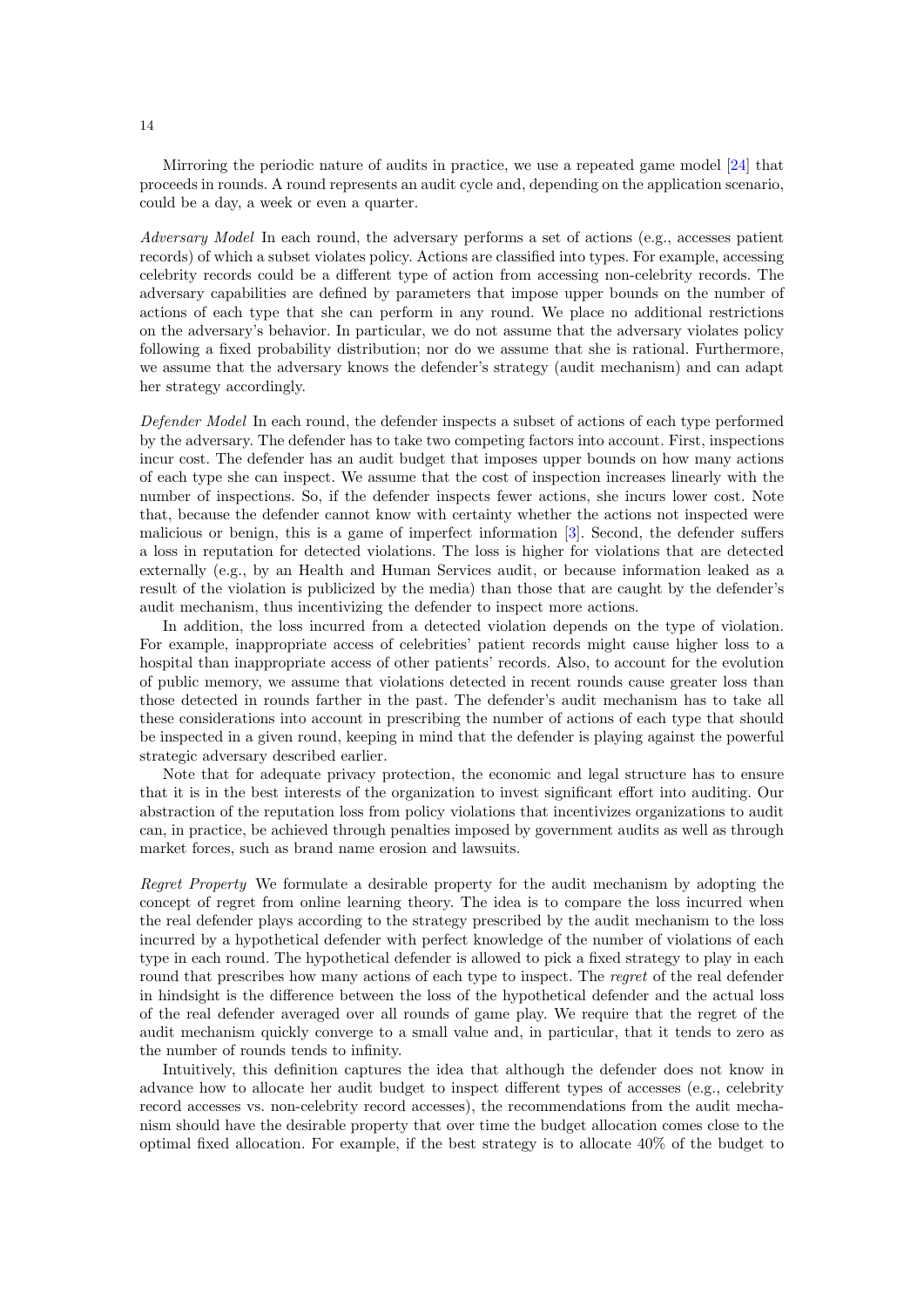inspect celebrity accesses and 60% to non-celebrity accesses, then the algorithm should quickly converge towards these values.

Audit Mechanism We develop a new audit mechanism that provably minimizes regret for the defender. The algorithm, which we name Regret Minimizing Audits (RMA), is efficient and can be used in practice. In each round of the game, the algorithm prescribes how many actions of each type the defender should inspect. It does so by maintaining weights for each possible defender action and picking an action with probability proportional to the weight of that action. The weights are updated based on a loss estimation function, which is computed from the observed loss in each round. Intuitively, the algorithm learns the optimal distribution over actions by increasing the weights of actions that yielded better payoff than the expected payoff of the current distribution and decreasing the weight of actions that yielded worse payoff.

Our main technical result is that the exact bound on regret for RMA is approximately  $2\sqrt{2\frac{\ln N}{T}}$ where  $N$  is the number of possible defender actions and  $T$  is the number of rounds (audit cycles). This bound improves the best known bounds of  $O\left(\frac{N^{1/3}\log N}{\sqrt[3]{T}}\right)$  for regret minimization over games of imperfect information. The main novelty is in the way we use a loss estimation function and characterize its properties to achieve the significantly better bounds. Specifically, RMA follows the structure of a regret minimization algorithm for perfect information games, but uses the estimated loss instead of the true loss to update the weights in each round. We define two properties of the loss estimation function—accuracy (capturing the idea that the expected error in loss estimation in each round is zero) and independence (capturing the idea that errors in loss estimation in each round are independent of the errors in other rounds)—and prove that any loss estimation function that satisfies these properties results in regret that is close to the regret from using an actual loss function. Thus, our bounds are of the same order as regret bounds for perfect information games. The better bounds are important from a practical standpoint because they imply that the algorithm converges to the optimal fixed strategy much faster.

## 5.1 Related Work

Zhao et al. [\[53\]](#page-19-13) recognize that rigid access control can cause loss in productivity in certain types of organizations. They propose an access control regime that allows all access requests, but marks accesses not permitted by the policy for posthoc audit coupled with punishments for violating policy. They assume that the utility function for the organization and the employees are known and use a single shot game to analyze the optimal behavior of the players. Our approach of using a permissive access control policy coupled with audits is a similar idea. However, we consider a worst-case adversary (employee) because we believe that it is difficult to identify the exact incentives of the employee. We further recognize that the repeated nature of interaction in audits is naturally modeled as a repeated game rather than a one-shot game. Finally, we restrict the amount of audit inspections because of budgetary constraints. Thus, our game model is significantly more realistic than the model of Zhao et al. [\[53\]](#page-19-13).

Cheng et al. [\[19,](#page-18-15) [20\]](#page-18-16) also start from the observation that rigid access control is not desirable in many contexts. They propose a risk-based access control approach. Specifically, they allocate a risk budget to each agent, estimate the risk of allowing an access request, and permit an agent to access a resource if she can pay for the estimated risk of access from her budget. Further, they use metaheuristics such as genetic programming to dynamically change the security policy, i.e. change the risk associated with accesses dynamically. We believe that the above mechanism mitigates the problem of rigid access control in settings such as IT security risk management, but is not directly applicable for privacy protection in settings such as hospitals where denying access based on privacy risks could have negative consequences on the quality of care. Our approach to the problem is fundamentally different: we use a form of risk-based auditing instead of risk-based access control. Also, genetic programming is a metaheuristic, which is known to perform well empirically, but does not have theoretical guarantees [\[50\]](#page-19-14). In contrast, we provide mechanisms with provable guarantees. Indeed an interesting topic for future work is to investigate the use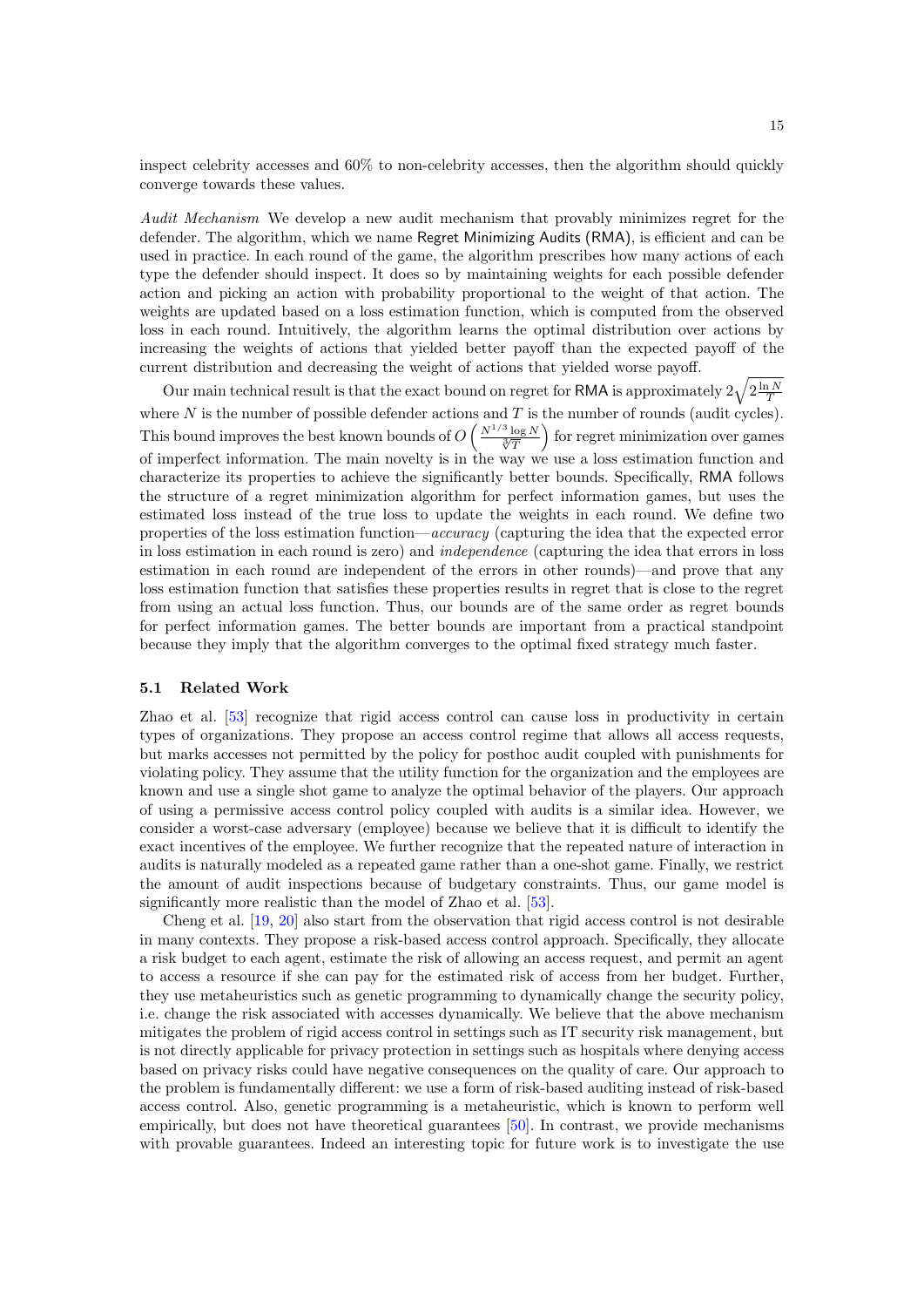of learning-theoretic techniques to dynamically adjust the risk associated with accesses in a principled manner.

Regret Minimization A regret minimization algorithm is a randomized algorithm for playing in a repeated game. Our algorithm RMA is based on the weighted majority algorithm [\[35\]](#page-18-17) for regret minimization. The weighted majority maintains weights  $w_s$  for each of the N fixed actions of the defender.  $w_s^t$  is the weight of the expert before round t has been played. The weights determine a probability distribution over actions,  $p_s^t$  denotes the probability of playing s at time t. In any given round the algorithm attempts to learn the optimal distribution over actions by increasing the weights of experts that performed better than its current distribution and decreasing the weights of experts that performed worse.

*Sleeping Experts* In the setting of  $\left[35\right]$  all of the actions are available all of the time. However, we are working in the sleeping experts model where actions may not be available every round due to budget constraints. Informally, in the sleeping experts setting the regret of RMA with respect to a fixed action s in hindsight is the expected decrease in our total loss had we played s in each of the  $T_s$  rounds when s was available.

There are variations of the weighted majority algorithm that achieve low regret in the sleeping experts setting [\[15,](#page-17-12) [16\]](#page-17-10). These algorithms achieve average regret bounds:

$$
\forall s, \frac{\text{Regret}(\text{Alg}, s)}{T_s} = O\left(\frac{\sqrt{T \log N}}{T_s}\right) .
$$

In fact RMA is very similar to these algorithms. However, we are interested in finding exact (not asymptotic) bounds. We also have to deal with the imperfect information in our game.

Imperfect Information In order to update its weight after round  $t$ , the weighted majority algorithm needs to know the loss of every available defender action  $s$ . Formally, the algorithm needs to know  $\mathbf{L}^t(s)$  for each  $s \in \text{AWAKE}^t$ . However, we only observe an outcome  $\mathbf{O}^t$ , which allows us to compute

$$
\mathbf{L}^{t}(\mathbf{s}^{t}) = \mathbf{R}(\mathbf{O}^{t}) - \mathbf{C} \cdot \mathbf{s}^{t},
$$

the loss for the particular action  $s<sup>t</sup>$  played by the defender at time t. There are several existing algorithms for regret minimization in games with imperfect information [\[3,](#page-17-11) [4,](#page-17-13) [21,](#page-18-18) [54\]](#page-19-15). For example, [\[3\]](#page-17-11) provides an average regret bound of

$$
\forall s, \frac{\text{Regret}(\text{Alg}, s)}{T} = O\left(\frac{N^{1/3}\log N}{\sqrt[3]{T}}\right)
$$

.

It is acceptable to have  $\log N$  in the numerator, but the  $N^{1/3}$  term will make the algorithm impractical in our setting. The average regret still does tend to 0 as  $T \to \infty$ , but the rate of convergence is much slower compared to the case when only  $\log N$  is present in the numerator. Other algorithms [\[4,](#page-17-13) [21,](#page-18-18) [54\]](#page-19-15) improve this bound slightly, but we still have the  $N^{1/3}$  term in the numerator. Furthermore,  $\begin{bmatrix} 3 \end{bmatrix}$  assumes that each action s is available in every round. There are algorithms that deal with sleeping experts in repeated games with imperfect information, but the convergence bounds get even worse.

Regret minimization techniques have previously been applied in computer security by Barth et al. [\[10\]](#page-17-14). However, that paper addresses a different problem. They show that reactive security is not worse than proactive security in the long run. They propose a regret minimizing algorithm (reactive security) for allocation of budget in each round so that the attacker's "return on attack" does not differ much from the case when a fixed allocation (proactive security) is chosen. Their algorithm is not suitable for our audit setting due to imperfect information and sleeping experts. In their work, the defender learns the attack path played by the adversary after each round, and by extension has perfect knowledge of the loss function for that round. By contrast, RMA must work in the imperfect information setting. Also, their model considers unknown attack paths that get discovered over time. This is a special subcase of the sleeping experts setting, where an expert is awake in every round after she wakes up. They extend the multiplicative weight update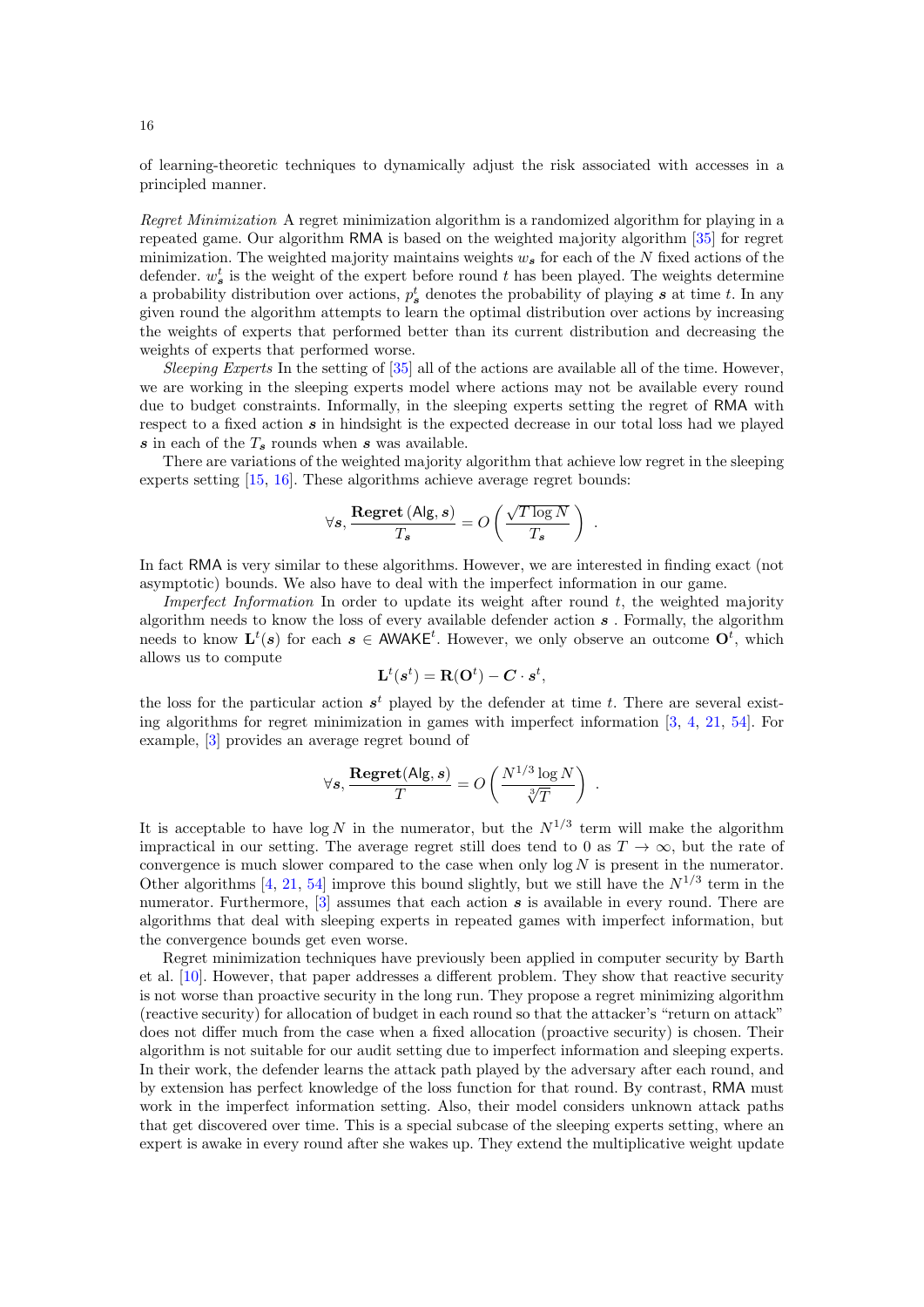algorithm [\[35\]](#page-18-17) to handle the special case. In our setting experts may be available in one round and unavailable in next. RMA was designed to work in this more general setting.

## <span id="page-16-0"></span>6 Research Directions

We describe below directions for further research in this area, including support for policy composition and evolution, formalizing seemingly subjective conditions (such as purposes and beliefs), and remaining challenges in the design of audit mechanisms for detecting policy violations, accountability mechanisms for appropriately assigning blame when violations are detected, and incentive mechanisms to deter adversaries from committing violations.

While our work so far has focused on studying a single policy in one context (e.g., HIPAA for healthcare), it would be interesting to study situations where multiple policies from possibly different contexts may be relevant to the disclosure and use of personal information. For example, in the US, transmission of personal health information is governed not only by the HIPAA Privacy Rule, but also by state privacy laws. In Europe, in addition to the EU Directive, member states have their own privacy laws. A natural set of research questions arises in this setting: How should multiple policies from possibly different contexts be composed? How should conflicts be resolved? Is it possible to develop specification and enforcement techniques that are compositional? Is it possible to deal with policies (e.g., laws) that evolve over time in an incremental manner rather than requiring a significant rewrite?

As noted earlier, privacy policies often contain obligations based on beliefs or professional judgment of agents (Section [2.3\)](#page-5-4). Such obligations are subjective and, in general, cannot be verified automatically by a computer system without human input. One natural question is how to provide human input about a relevant belief to a computerized audit mechanism. One possibility, already developed in our implementation of the reduce algorithm of Section [4,](#page-9-0) is to simply allow a user to mark a subjective concept as either true or false. Another possibility, which we plan to investigate in future, is to use logical rules to define that a belief is justified if certain principals support certain statements. We plan to use the connective A says  $\varphi$  (principal A supports statement  $\varphi$ ) from authorization logics to represent statements made by principals and signed certifi-cates to evidence such statements [\[1\]](#page-17-15). For example, the rule (P says injured-by-crime(P))  $\supset$ believes-injured-by-crime $(Q, P)$  may mean that if principal P says that she was injured by a crime then it is justified for another individual Q to believe that this is the case, and a certificate signed by Alice's private key and containing the statement injured-by-crime(Alice) could be evidence for the formula (Alice says injured-by-crime(Alice)). Certificates necessary to justify relevant beliefs may be collected by an audit system and used to discharge obligations about beliefs automatically.

An approach to semantics and enforcement of privacy policies that place requirements on the purposes for which a governed entity may use personal information is outlined in a recent article by the first author and colleagues [\[48\]](#page-19-16). The paper presents a semantics for purpose requirements using a formal model based on planning. Specifically, the model is used to formalize when a sequence of actions is only for or not for a purpose. This semantics serves as a basis for an algorithm for automated auditing of purpose requirements in privacy policies. The algorithm takes as input an audit log and a description of an environment model that the auditee uses in the planning process.

In addition to audit mechanisms that detect violations of policy, an important research direction is developing a rigorous foundation for *accountability* and associated mechanisms that correctly blame agents responsible for violations. While the importance of accountability has been recognized in the literature[\[34,](#page-18-3) [52\]](#page-19-4), there has not been much technical work on accountability (see  $[9, 31, 32]$  $[9, 31, 32]$  $[9, 31, 32]$  $[9, 31, 32]$  $[9, 31, 32]$  for some exceptions).

Also, while our work on regret minimizing audits makes no assumptions about the incentives of adversaries, a worthwhile research direction is to design mechanisms that use partial knowledge of the incentives of adversaries to deter them from committing violations. We expect that a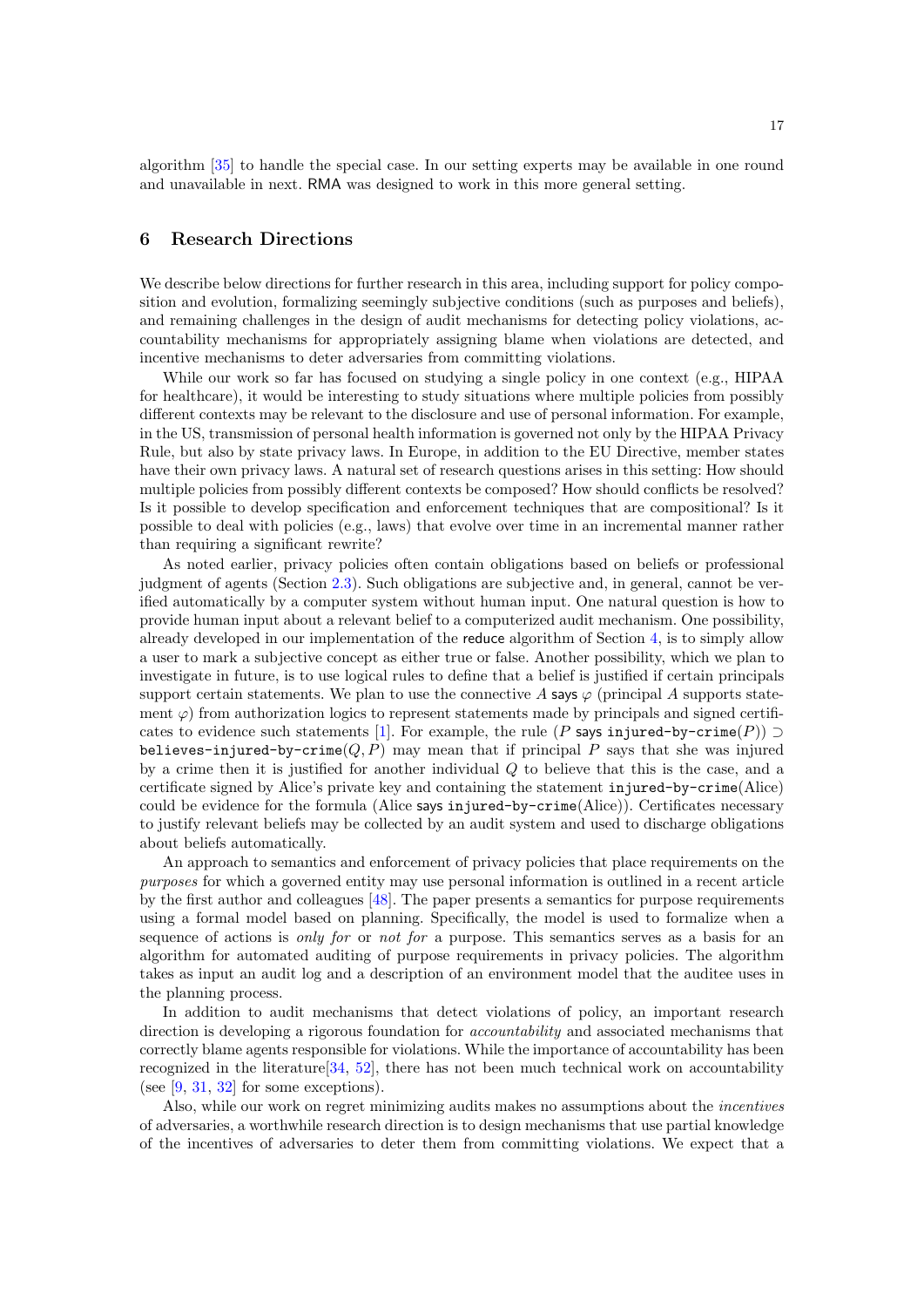combination of techniques from game theory and learning theory could be leveraged to make progress on this problem.

Finally, while our work has focused on the application domain of healthcare privacy, an exploration of other domains in which these enforcement mechanisms could be used would be interesting. Specifically, it would be worthwhile to investigate whether privacy protection policies adopted by financial institutions, web services providers (e.g., Google, Microsoft, Amazon) and online social networks (e.g., Facebook) can be enforced by using and adapting the kinds of mechanisms being developed in this work.

## References

- <span id="page-17-15"></span>[1] Abadi, M., Burrows, M., Lampson, B. W., and Plotkin, G. D. A calculus for access control in distributed systems. ACM Trans. Program. Lang. Syst. 15, 4 (1993), 706–734.
- <span id="page-17-3"></span>[2] Apt, K. R., and Marchiori, E. Reasoning about Prolog programs: From modes through types to assertions. Formal Aspects of Computing 6, 6 (1994), 743–765.
- <span id="page-17-11"></span>[3] AUER, P., CESA-BIANCHI, N., FREUND, Y., AND SCHAPIRE, R. The nonstochastic multiarmed bandit problem. SIAM Journal on Computing 32, 1 (2003), 48–77.
- <span id="page-17-13"></span>[4] Awerbuch, B., and Kleinberg, R. Online linear optimization and adaptive routing. Journal of Computer and System Sciences 74, 1 (2008), 97–114.
- <span id="page-17-4"></span>[5] Baader, F., Bauer, A., and Lippmann, M. Runtime verification using a temporal description logic. In Proceedings of the 7th International Conference on Frontiers of Combining Systems (FroCos) (2009), pp. 149–164.
- <span id="page-17-9"></span>[6] Backes, M., Pfitzmann, B., and Schunter, M. A toolkit for managing enterprise privacy policies. In Proceedings of the 8th European Symposium on Research in Computer Security (ESORICS) (2003), LNCS 2808, pp. 101–119.
- <span id="page-17-5"></span>[7] Barringer, H., Goldberg, A., Havelund, K., and Sen, K. Rule-based runtime verification. In Proceedings of the 5th International Conference on Verification, Model Checking, and Abstract Interpretation (VMCAI) (2004), pp. 44–57.
- <span id="page-17-0"></span>[8] BARTH, A., DATTA, A., MITCHELL, J. C., AND NISSENBAUM, H. Privacy and contextual integrity: Framework and applications. In Proceedings of the 27th IEEE Symposium on Security and Privacy (Oakland) (2006), pp. 184–198.
- <span id="page-17-1"></span>[9] Barth, A., Datta, A., Mitchell, J. C., and Sundaram, S. Privacy and utility in business processes. In Proceedings of the 20th IEEE Computer Security Foundations Symposium (CSF) (2007), pp. 279–294.
- <span id="page-17-14"></span>[10] Barth, A., Rubinstein, B., Sundararajan, M., Mitchell, J., Song, D., and BARTLETT, P. A Learning-Based Approach to Reactive Security. Financial Cryptography and Data Security (2010), 192–206.
- <span id="page-17-7"></span>[11] BASIN, D., KLAEDTKE, F., AND MÜLLER, S. Monitoring security policies with metric first-order temporal logic. In Proceeding of the 15th ACM Symposium on Access Control Models and Technologies (SACMAT) (2010), pp. 23–34.
- <span id="page-17-6"></span>[12] BASIN, D. A., KLAEDTKE, F., AND MÜLLER, S. Policy monitoring in first-order temporal logic. In Proceedings of the 22nd International Conference on Computer Aided Verification  $(CAV)$  (2010), pp. 1–18.
- <span id="page-17-8"></span>[13] BETTINI, C., JAJODIA, S., WANG, X. S., AND WIJESEKERA, D. Provisions and obligations in policy rule management. Journal of Network and Systems Management 11 (2003), 351– 372.
- <span id="page-17-2"></span>[14] Blocki, J., Christin, N., Datta, A., and Sinha, A. Regret minimizing audits: A learning-theoretic basis for privacy protection. In Proceedings of the 24th IEEE Computer Security Foundations Symposium (CSF) (2011), pp. 312–327.
- <span id="page-17-12"></span>[15] Blum, A., and Mansour, Y. From external to internal regret. In COLT (2005), pp. 621– 636.
- <span id="page-17-10"></span>[16] Blum, A., and Mansour, Y. Learning, regret minimization, and equilibria. Algorithmic Game Theory (2007), 79–102.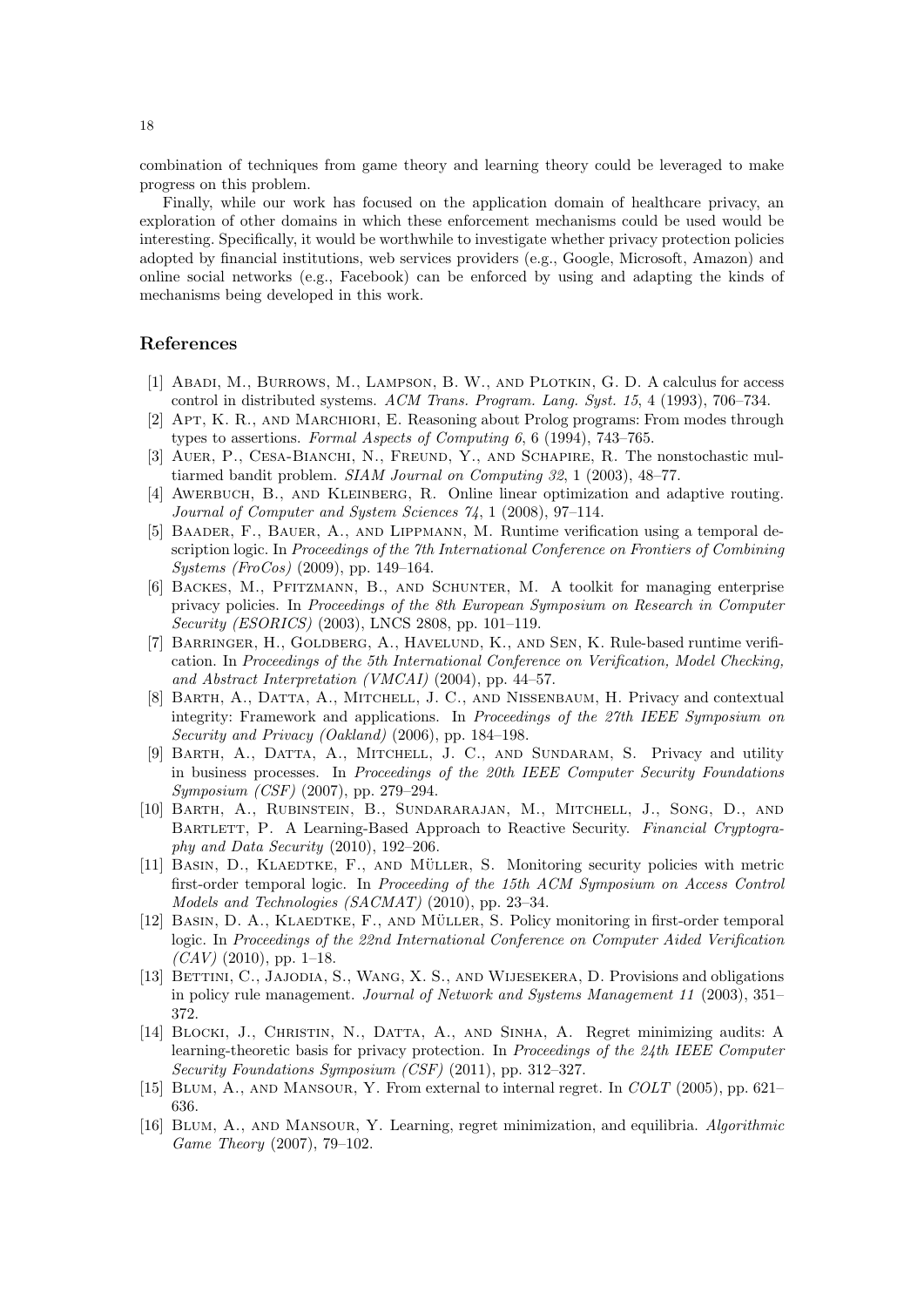- <span id="page-18-6"></span>[17] Bruns, G., and Godefroid, P. Generalized model checking: Reasoning about partial state spaces. In Proceedings of the 11th International Conference on Concurrency Theory  $(CONCUR)$  (2000), pp. 168–182.
- <span id="page-18-5"></span>[18] Cederquist, J. G., Corin, R., Dekker, M. A. C., Etalle, S., den Hartog, J. I., and Lenzini, G. Audit-based compliance control. International Journal of Information Security 6, 2 (2007), 133–151.
- <span id="page-18-15"></span>[19] Cheng, P.-C., and Rohatgi, P. IT Security as Risk Management: A Research Perspective. IBM Research Report RC24529 (April 2008).
- <span id="page-18-16"></span>[20] Cheng, P.-C., Rohatgi, P., Keser, C., Karger, P. A., Wagner, G. M., and Reninger, A. S. Fuzzy Multi-Level Security : An Experiment on Quantified Risk-Adaptive Access Control. In Proceedings of the IEEE Symposium on Security and Privacy (2007).
- <span id="page-18-18"></span>[21] Dani, V., and Hayes, T. Robbing the bandit: Less regret in online geometric optimization against an adaptive adversary. In Proceedings of the seventeenth annual ACM-SIAM symposium on Discrete algorithm (2006), ACM, p. 943.
- <span id="page-18-1"></span>[22] DeYoung, H., Garg, D., Jia, L., Kaynar, D., and Datta, A. Experiences in the logical specification of the HIPAA and GLBA privacy laws. In Proceedings of the 9th Annual ACM Workshop on Privacy in the Electronic Society (WPES) (2010). Full version: Carnegie Mellon University Technical Report CMU-CyLab-10-007.
- <span id="page-18-11"></span>[23] DOUGHERTY, D. J., FISLER, K., AND KRISHNAMURTHI, S. Obligations and their interaction with programs. In Proceedings of the 12th European Symposium on Research in Computer Security (ESORICS) (2007), pp. 375–389.
- <span id="page-18-14"></span>[24] FUDENBERG, D., AND TIROLE, J. Game theory. MIT Press, 1991.
- <span id="page-18-2"></span>[25] Garg, D., Jia, L., and Datta, A. Policy auditing over incomplete logs: Theory, implementation and applications. In Proceedings of the 18th ACM Conference on Computer and Communications Security (CCS) (2011).
- <span id="page-18-9"></span>[26] Giblin, C., Liu, A. Y., Muller, S., Pfitzmann, B., and Zhou, X. ¨ Regulations expressed as logical models (REALM). In Proceeding of the 18th Annual Conference on Legal Knowledge and Information Systems (JURIX) (2005), pp. 37–48.
- <span id="page-18-7"></span>[27] Godefroid, P., and Huth, M. Model checking vs. generalized model checking: Semantic minimizations for temporal logics. In Proceedings of the 20th Annual IEEE Symposium on Logic in Computer Science (LICS) (2005), pp. 158–167.
- <span id="page-18-12"></span>[28] HILTY, M., BASIN, D. A., AND PRETSCHNER, A. On obligations. In *Proceedings of the 10th* European Symposium on Research in Computer Security (ESORICS) (2005), pp. 98–117.
- <span id="page-18-0"></span>[29] Hulme, G. Steady Bleed: State of HealthCare Data Breaches. InformationWeek, September 2010. Available at <http://www.informationweek.com/blog/healthcare/229200720>.
- <span id="page-18-13"></span>[30] IRWIN, K., YU, T., AND WINSBOROUGH, W. H. On the modeling and analysis of obligations. In Proceedings of the 13th ACM Conference on Computer and Communications Security (CCS) (2006), pp. 134–143.
- <span id="page-18-19"></span>[31] Jagadeesan, R., Jeffrey, A., Pitcher, C., and Riely, J. Towards a theory of accountability and audit. In ESORICS (2009), pp. 152–167.
- <span id="page-18-20"></span> $[32]$  KÜSTERS, R., TRUDERUNG, T., AND VOGT, A. Accountability: definition and relationship to verifiability. In ACM Conference on Computer and Communications Security (2010), pp. 526–535.
- <span id="page-18-8"></span>[33] Lam, P. E., Mitchell, J. C., and Sundaram, S. A formalization of HIPAA for a medical messaging system. In Proceedings of the 6th International Conference on Trust, Privacy and Security in Digital Business (TrustBus) (2009), pp. 73–85.
- <span id="page-18-3"></span>[34] LAMPSON, B. W. Computer security in the real world. *IEEE Computer 37*, 6 (2004), 37–46.
- <span id="page-18-17"></span>[35] LITTLESTONE, N., AND WARMUTH, M. K. The weighted majority algorithm. Inf. Comput. 108, 2 (1994), 212–261.
- <span id="page-18-10"></span>[36] LIU, Y., MÜLLER, S., AND XU, K. A static compliance-checking framework for business process models. IBM Systems Journal 46 (2007), 335–361.
- <span id="page-18-4"></span>[37] MANNA, Z., AND PNUELI, A. Temporal Verification of Reactive Systems: Safety. Springer-Verlag, 1995.